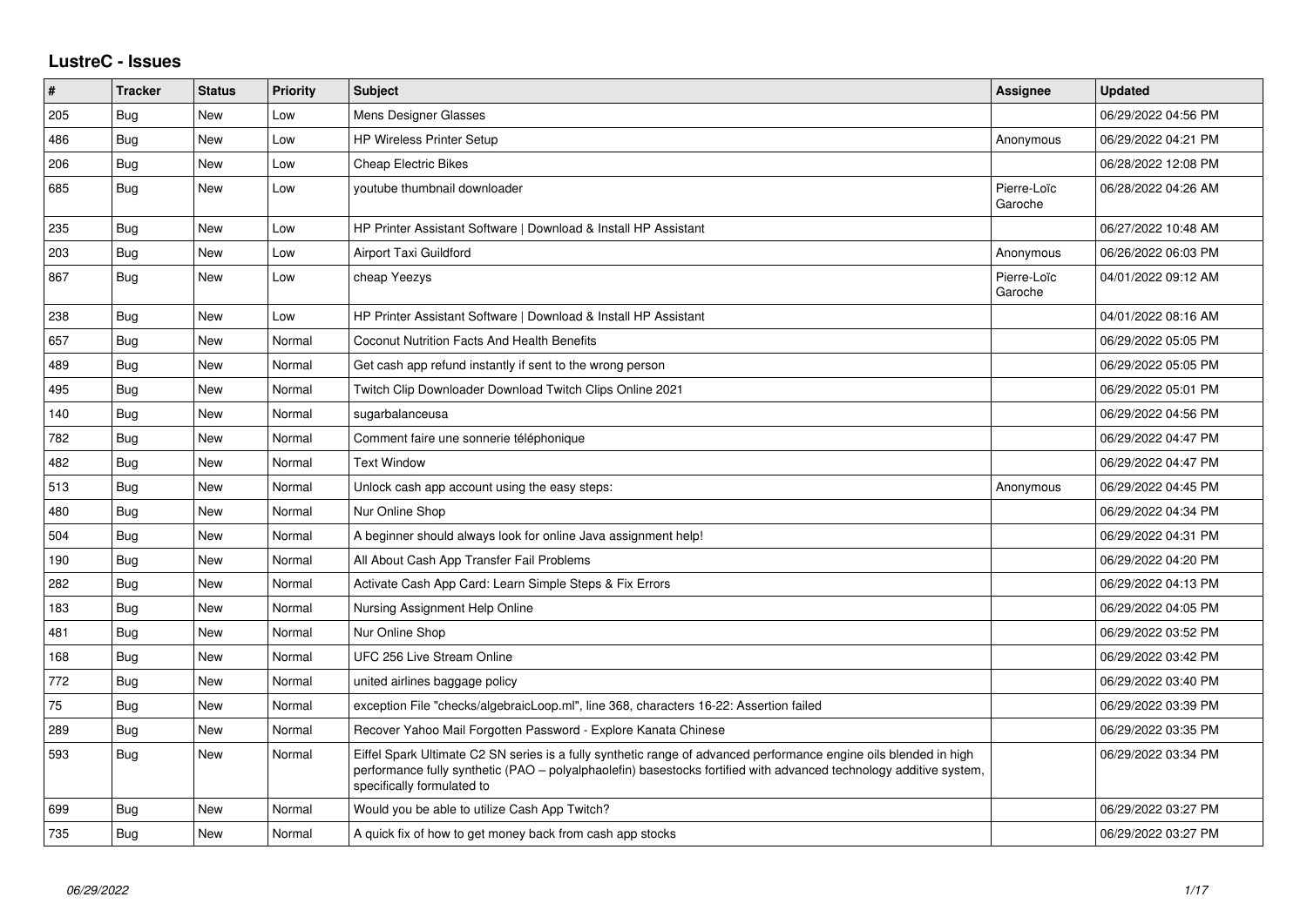| $\pmb{\#}$ | <b>Tracker</b> | <b>Status</b> | <b>Priority</b> | <b>Subject</b>                                                                           | <b>Assignee</b>        | <b>Updated</b>      |
|------------|----------------|---------------|-----------------|------------------------------------------------------------------------------------------|------------------------|---------------------|
| 534        | <b>Bug</b>     | New           | Normal          | Know how to initiate cash app refund by contacting the technical team                    | Pierre-Loïc<br>Garoche | 06/29/2022 03:23 PM |
| 497        | <b>Bug</b>     | New           | Normal          | Fake Nike Dunk Low Off-White Lot 50                                                      |                        | 06/29/2022 03:23 PM |
| 490        | <b>Bug</b>     | New           | Normal          | Unlock cash app account by getting quick solutions from the technical executives         |                        | 06/29/2022 03:14 PM |
| 501        | Bug            | <b>New</b>    | Normal          | How Do I Annihilate Cash App Transfer Failed Problems Effectively                        | Pierre-Loïc<br>Garoche | 06/29/2022 03:12 PM |
| 696        | Bug            | New           | Normal          | How to Install the TuMangaOnline App                                                     |                        | 06/29/2022 03:12 PM |
| 717        | <b>Bug</b>     | New           | Normal          | Disney Plus Apk - Watch Movies and TV Shows on Your Device                               |                        | 06/29/2022 03:10 PM |
| 592        | Bug            | <b>New</b>    | Normal          | Deezer Premium APK - Baixe músicas de qualquer lugar do mundo de graça                   |                        | 06/29/2022 03:10 PM |
| 694        | <b>Bug</b>     | New           | Normal          | How to Get Guidance On How To Cash App Withdrawal Limit?                                 | Christophe<br>Garion   | 06/29/2022 03:09 PM |
| 523        | <b>Bug</b>     | New           | Normal          | What Is The Right Google Account Recovery Aid To Regain Account Access?                  | Pierre-Loïc<br>Garoche | 06/29/2022 03:04 PM |
| 278        | <b>Bug</b>     | New           | Normal          | Cash App Help & Solutions - Here You Will Get Better Assistance                          |                        | 06/29/2022 03:03 PM |
| 582        | Bug            | New           | Normal          | Cash App Won't Let Me Send Money If There Is A Low Balance Available                     | Pierre-Loïc<br>Garoche | 06/29/2022 03:01 PM |
| 321        | <b>Bug</b>     | New           | Normal          | Tile & Grout Cleaning Services in Virginia Beach VA                                      |                        | 06/29/2022 02:55 PM |
| 333        | <b>Bug</b>     | New           | Normal          | Mold Removal Services in Norfolk VA                                                      |                        | 06/29/2022 02:53 PM |
| 336        | <b>Bug</b>     | New           | Normal          | Tile & Grout Cleaning Services in Norfolk VA                                             |                        | 06/29/2022 02:50 PM |
| 246        | <b>Bug</b>     | New           | Normal          | The Beast App                                                                            |                        | 06/29/2022 02:43 PM |
| 502        | Bug            | <b>New</b>    | Normal          | Les instructions pour définir des sonneries pour iPhone sont simples et faciles à suivre |                        | 06/29/2022 02:27 PM |
| 561        | <b>Bug</b>     | New           | Normal          | Enjoy the Full YouTube Premium Experience With YouTube Premium Membership                |                        | 06/29/2022 02:18 PM |
| 181        | Bug            | New           | Normal          | <b>Healthcare Custom Writing Services</b>                                                |                        | 06/29/2022 02:16 PM |
| 507        | Bug            | New           | Normal          | central.bitdefender.com                                                                  |                        | 06/29/2022 02:05 PM |
| 487        | <b>Bug</b>     | New           | Normal          | Cheap Fake Dunks                                                                         |                        | 06/29/2022 02:04 PM |
| 267        | Bug            | <b>New</b>    | Normal          | How To Use Internet Radio Services To Listen To Your Favorite Songs                      |                        | 06/29/2022 02:03 PM |
| 601        | <b>Bug</b>     | New           | Normal          | Best Essay Writing Service UK                                                            | Pierre-Loïc<br>Garoche | 06/29/2022 01:57 PM |
| 145        | <b>Bug</b>     | <b>New</b>    | Normal          | abdulbaissagar                                                                           |                        | 06/29/2022 01:56 PM |
| 155        | Bug            | New           | Normal          | Cant access my cash app account                                                          | Pierre-Loïc<br>Garoche | 06/29/2022 01:55 PM |
| 496        | <b>Bug</b>     | New           | Normal          | What is Live NetTV?                                                                      |                        | 06/29/2022 01:52 PM |
| 211        | <b>Bug</b>     | New           | Normal          | Problem in Cash App rebate? Call Cash App customer service number for help.              |                        | 06/29/2022 01:49 PM |
| 599        | <b>Bug</b>     | New           | Normal          | Do you know how to delete cash app account from your computer?                           |                        | 06/29/2022 01:49 PM |
| 275        | Bug            | New           | Normal          | Activate Cash App Card With Or Without QR - Step By Step Guide                           | Pierre-Loïc<br>Garoche | 06/29/2022 01:48 PM |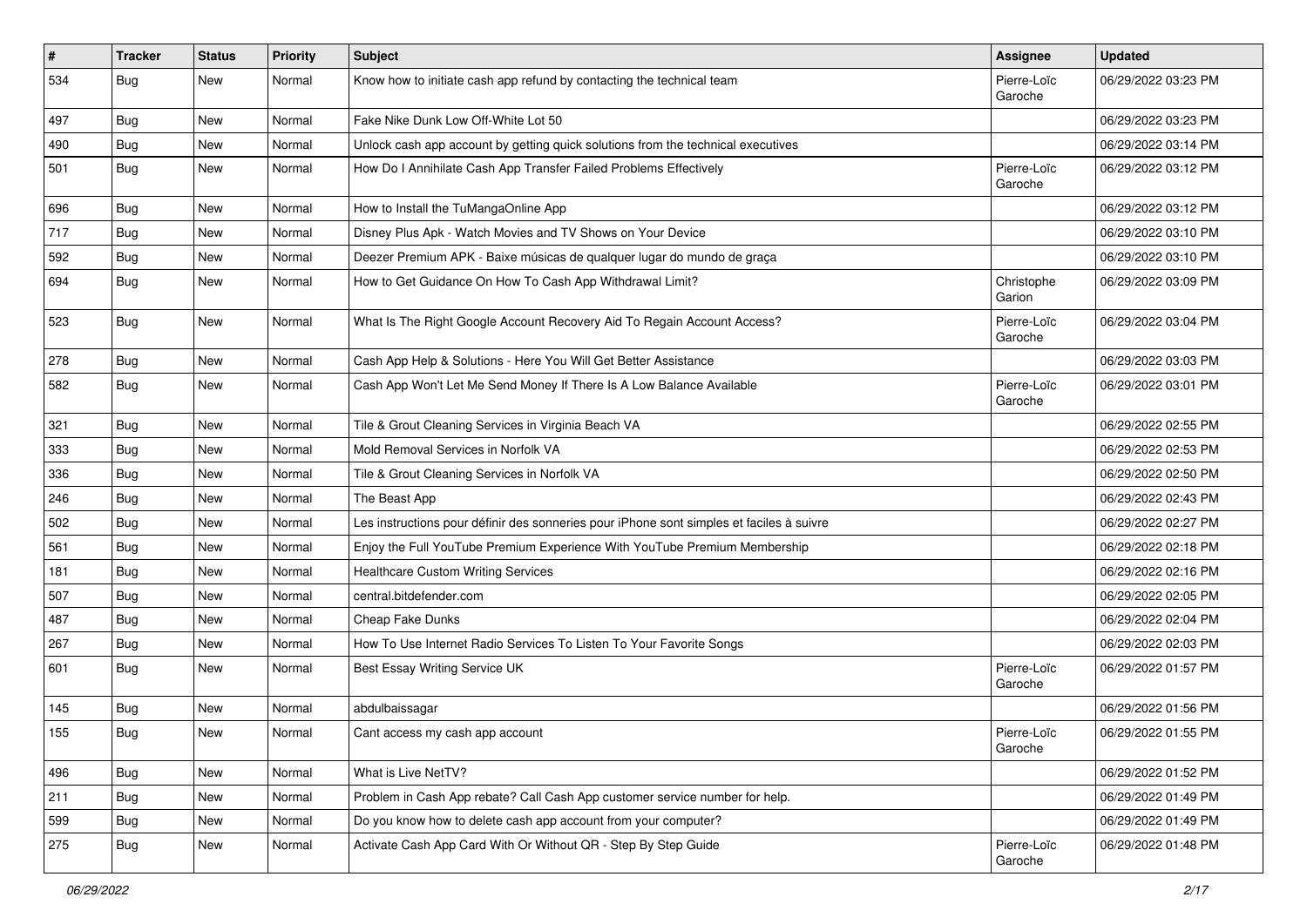| $\vert$ # | <b>Tracker</b> | <b>Status</b> | Priority | <b>Subject</b>                                                                                                                               | <b>Assignee</b>        | <b>Updated</b>      |
|-----------|----------------|---------------|----------|----------------------------------------------------------------------------------------------------------------------------------------------|------------------------|---------------------|
| 500       | <b>Bug</b>     | New           | Normal   | Simply contact the technical team, to find the solution to cash app refund problems.                                                         | Pierre-Loïc<br>Garoche | 06/29/2022 01:44 PM |
| 783       | <b>Bug</b>     | New           | Normal   | How Do I Determine The Reasons And Solutions To Fix Cash App Transfer Failed?                                                                |                        | 06/29/2022 01:42 PM |
| 922       | <b>Bug</b>     | New           | Normal   | Why Is The Need For Assignment Writing Services?                                                                                             |                        | 06/29/2022 01:32 PM |
| 515       | Bug            | New           | Normal   | Fragment Nike Dunk High Tokyo Fake                                                                                                           |                        | 06/29/2022 01:26 PM |
| 492       | <b>Bug</b>     | New           | Normal   | HD Streamz MOD APK v3.5.5 (Keine Werbung)                                                                                                    |                        | 06/29/2022 01:21 PM |
| 219       | Bug            | New           | Normal   | Free Ringtones for Cell Phones.                                                                                                              |                        | 06/29/2022 01:20 PM |
| 536       | <b>Bug</b>     | New           | Normal   | How to check the balance on the cash app card                                                                                                | Hamza<br>Bourbouh      | 06/29/2022 01:17 PM |
| 74        | <b>Bug</b>     | New           | Normal   | const is not supported inside contract                                                                                                       | Pierre-Loïc<br>Garoche | 06/29/2022 01:17 PM |
| 519       | <b>Bug</b>     | New           | Normal   | Are you finding online UK Assignment writers?                                                                                                |                        | 06/29/2022 01:01 PM |
| 820       | <b>Bug</b>     | New           | Normal   | Metal Slug Apk para Android                                                                                                                  |                        | 06/29/2022 12:55 PM |
| 1077      | <b>Bug</b>     | New           | Normal   | Les excellentes façons d'utiliser ces images                                                                                                 |                        | 06/29/2022 12:54 PM |
| 285       | <b>Bug</b>     | New           | Normal   | Have you ever written an essay?                                                                                                              |                        | 06/29/2022 12:45 PM |
| 157       | <b>Bug</b>     | <b>New</b>    | Normal   | Forget cash app pin                                                                                                                          |                        | 06/29/2022 12:43 PM |
| 76        | <b>Bug</b>     | New           | Normal   | Import error: Load error: imported node real_to_int declared in a regular Lustre file. File "include/conv.lusi", line 1,<br>characters 0-64: |                        | 06/29/2022 12:38 PM |
| 525       | <b>Bug</b>     | New           | Normal   | If you don't have a QR code: How to activate cash app card in app                                                                            |                        | 06/29/2022 12:35 PM |
| 774       | <b>Bug</b>     | New           | Normal   | Follow proper initiatives                                                                                                                    |                        | 06/29/2022 12:34 PM |
| 520       | Bug            | New           | Normal   | What Is The Major Role Of Cash.app/Help and Support Page?                                                                                    |                        | 06/29/2022 12:34 PM |
| 512       | <b>Bug</b>     | New           | Normal   | The Importance Of Using Custom Writing Services                                                                                              |                        | 06/29/2022 12:33 PM |
| 234       | Bug            | New           | Normal   | My Personal Experience With the College Writing Services                                                                                     |                        | 06/29/2022 12:28 PM |
| 531       | <b>Bug</b>     | New           | Normal   | Cheap Assignment Writing Service UK                                                                                                          | Anonymous              | 06/29/2022 12:18 PM |
| 612       | <b>Bug</b>     | New           | Normal   | Luxury Slingshot Rental                                                                                                                      |                        | 06/29/2022 12:15 PM |
| 161       | Bug            | New           | Normal   | dfdrtyuio                                                                                                                                    |                        | 06/29/2022 12:00 PM |
| 677       | <b>Bug</b>     | New           | Normal   | Logo Design Services Near Me                                                                                                                 |                        | 06/29/2022 11:58 AM |
| 661       | Bug            | New           | Normal   | Turbo VPN MOD APK Download                                                                                                                   |                        | 06/29/2022 11:57 AM |
| 586       | <b>Bug</b>     | New           | Normal   | <b>Best Modifications For Your Mobile Phone</b>                                                                                              |                        | 06/29/2022 11:54 AM |
| 258       | Bug            | New           | Normal   | Fake Nike Dunk High AMBUSH Deep Royal                                                                                                        |                        | 06/29/2022 11:43 AM |
| 542       | Bug            | New           | Normal   | Web N Logo Design                                                                                                                            |                        | 06/29/2022 11:42 AM |
| 554       | <b>Bug</b>     | New           | Normal   | XvideoStudio Video Editor APK Free Download on TechToDown                                                                                    |                        | 06/29/2022 11:31 AM |
| 217       | <b>Bug</b>     | New           | Normal   | How this service matter most?                                                                                                                |                        | 06/29/2022 11:28 AM |
| 505       | <b>Bug</b>     | New           | Normal   | www.trendmicro.com/activate                                                                                                                  |                        | 06/29/2022 11:27 AM |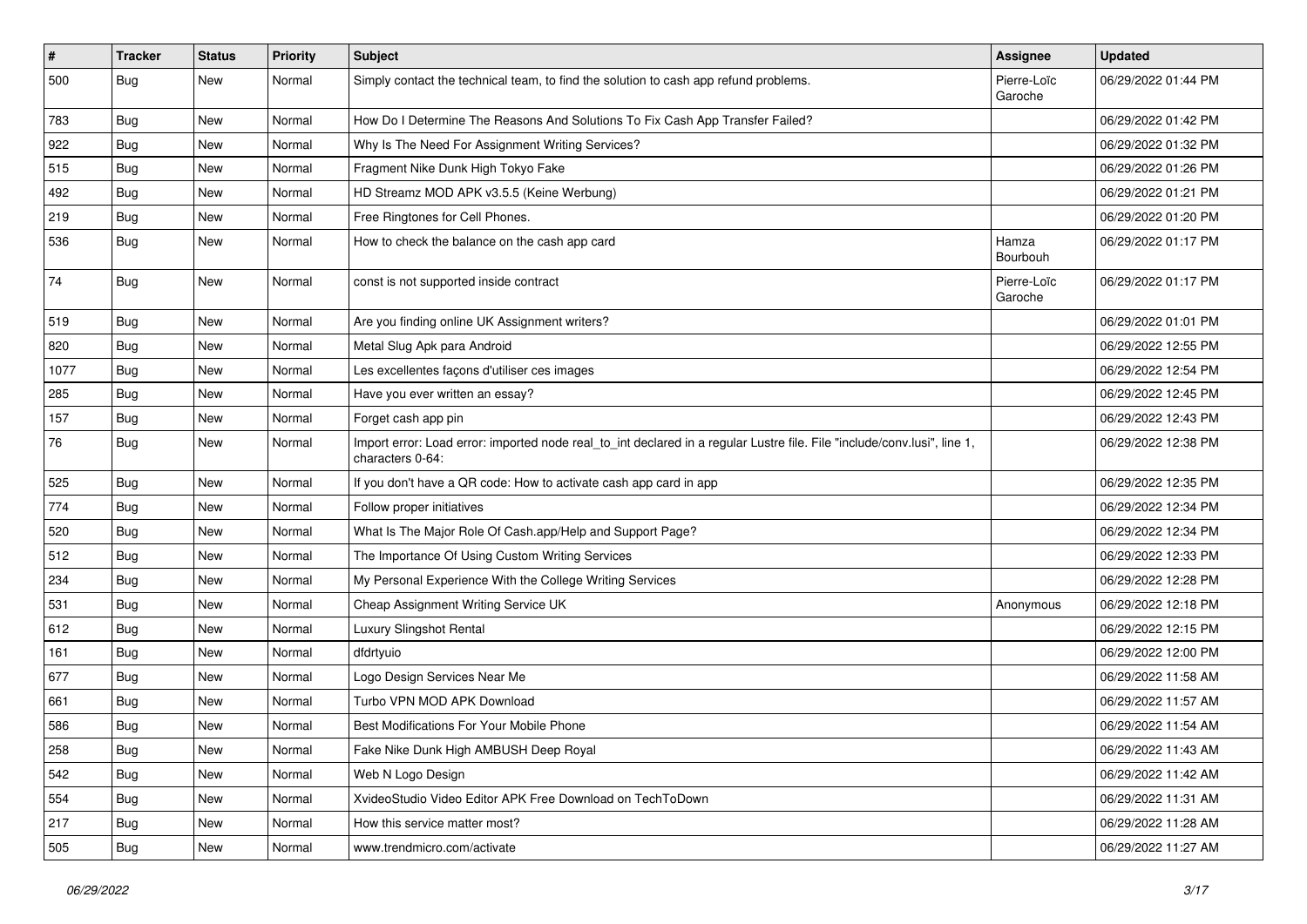| $\vert$ # | <b>Tracker</b> | <b>Status</b> | Priority | <b>Subject</b>                                                                         | <b>Assignee</b>        | <b>Updated</b>      |
|-----------|----------------|---------------|----------|----------------------------------------------------------------------------------------|------------------------|---------------------|
| 1018      | <b>Bug</b>     | New           | Normal   | So erhalten Sie ein kostenloses Hörbuch                                                |                        | 06/29/2022 11:27 AM |
| 352       | Bug            | <b>New</b>    | Normal   | Tile & Grout Cleaning Services in Chesapeake VA                                        |                        | 06/29/2022 11:19 AM |
| 659       | <b>Bug</b>     | New           | Normal   | Olive Oil Properties And Health Benefits                                               |                        | 06/29/2022 11:15 AM |
| 650       | <b>Bug</b>     | New           | Normal   | <b>Cherries Health Benefits</b>                                                        |                        | 06/29/2022 11:13 AM |
| 202       | <b>Bug</b>     | <b>New</b>    | Normal   | blonde wig                                                                             |                        | 06/29/2022 11:08 AM |
| 618       | <b>Bug</b>     | New           | Normal   | Buy Steroids Online with OurMedicnes.com   Best Quality Steroids                       |                        | 06/29/2022 10:57 AM |
| 762       | <b>Bug</b>     | New           | Normal   | How To Add Money To A Cash App Card If Struggling With Low Amount?                     |                        | 06/29/2022 10:53 AM |
| 209       | <b>Bug</b>     | New           | Normal   | Neglect to access old Cash App account considering message notice issue? Contact help. |                        | 06/29/2022 10:45 AM |
| 1087      | <b>Bug</b>     | New           | Normal   | How do new writers start out?                                                          |                        | 06/29/2022 10:43 AM |
| 532       | Bug            | <b>New</b>    | Normal   | My Assignment Help                                                                     |                        | 06/29/2022 10:39 AM |
| 602       | Bug            | New           | Normal   | Best Essay Writing Service UK                                                          | Pierre-Loïc<br>Garoche | 06/29/2022 10:32 AM |
| 563       | <b>Bug</b>     | <b>New</b>    | Normal   | Understanding the Difference Between Free and Paid Mod Apks                            |                        | 06/29/2022 10:32 AM |
| 708       | <b>Bug</b>     | New           | Normal   | Efficient ways to proceed with the cash app dispute process?                           |                        | 06/29/2022 10:24 AM |
| 574       | Bug            | New           | Normal   | How to fix the Epson printer offline issue due to a wired connection?                  |                        | 06/29/2022 10:23 AM |
| 133       | <b>Bug</b>     | New           | Normal   | craftlabs                                                                              |                        | 06/29/2022 10:22 AM |
| 587       | Bug            | New           | Normal   | Why Picsart Pro Offers Great Features                                                  |                        | 06/29/2022 10:06 AM |
| 380       | Bug            | <b>New</b>    | Normal   | Moving Services in McLean VA                                                           |                        | 06/29/2022 09:58 AM |
| 682       | <b>Bug</b>     | New           | Normal   | Does Facebook customer service live chat allow to speak with someone?                  |                        | 06/29/2022 09:56 AM |
| 787       | <b>Bug</b>     | New           | Normal   | Assured Assignment Help                                                                |                        | 06/29/2022 09:56 AM |
| 571       | Bug            | New           | Normal   | How may the Cash app dispute your trade?                                               | Pierre-Loïc<br>Garoche | 06/29/2022 09:47 AM |
| 576       | Bug            | <b>New</b>    | Normal   | So laden Sie ein Instagram-Bild herunter                                               |                        | 06/29/2022 09:47 AM |
| 684       | <b>Bug</b>     | New           | Normal   | Difference between paper map and online map                                            |                        | 06/29/2022 09:46 AM |
| 598       | Bug            | New           | Normal   | Universo s / f Download                                                                |                        | 06/29/2022 09:45 AM |
| 673       | Bug            | <b>New</b>    | Normal   | Learn the basics of pixel art - Clear grid                                             |                        | 06/29/2022 09:44 AM |
| 540       | <b>Bug</b>     | New           | Normal   | Why Haven't I Received My Cash App Card? Can I get t the reasons behind it             |                        | 06/29/2022 09:42 AM |
| 498       | Bug            | New           | Normal   | Téléchargeur SoundCloud : SoundCloud en Mp3                                            | Christophe<br>Garion   | 06/29/2022 09:41 AM |
| 514       | Bug            | <b>New</b>    | Normal   | Trans-Caribbean                                                                        |                        | 06/29/2022 09:33 AM |
| 188       | <b>Bug</b>     | New           | Normal   | Why are university students buying assignments online?                                 | Pierre-Loïc<br>Garoche | 06/29/2022 09:32 AM |
| 1116      | <b>Bug</b>     | New           | Normal   | ipTV smarts pro                                                                        |                        | 06/29/2022 09:27 AM |
| 197       | <b>Bug</b>     | New           | Normal   | SBL JABORANDI PLUS HAIR OIL - COMPLETE SCALP CARE (100ML)                              |                        | 06/29/2022 09:23 AM |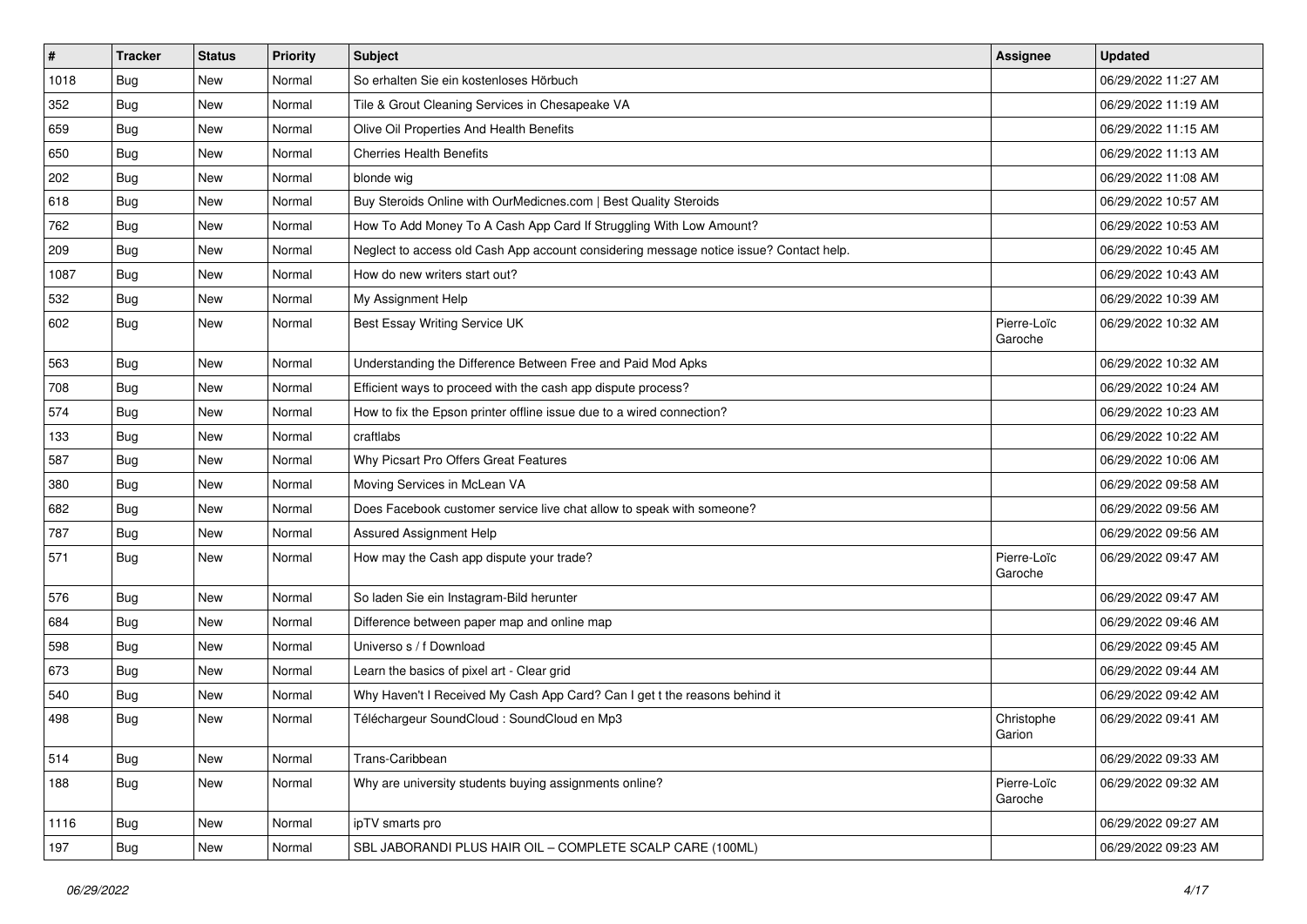| $\vert$ # | <b>Tracker</b> | <b>Status</b> | Priority | <b>Subject</b>                                                                                          | <b>Assignee</b>       | <b>Updated</b>      |
|-----------|----------------|---------------|----------|---------------------------------------------------------------------------------------------------------|-----------------------|---------------------|
| 479       | Bug            | New           | Normal   | Limousine Service Bellevue WA                                                                           |                       | 06/29/2022 09:16 AM |
| 269       | <b>Bug</b>     | <b>New</b>    | Normal   | Is there such a site for app design?                                                                    | Anonymous             | 06/29/2022 09:14 AM |
| 331       | <b>Bug</b>     | New           | Normal   | Water Extraction Services in Norfolk VA                                                                 |                       | 06/29/2022 09:13 AM |
| 1114      | <b>Bug</b>     | New           | Normal   | To control the car, all you must do is click to go left or right and release the button to go straight. |                       | 06/29/2022 09:05 AM |
| 687       | <b>Bug</b>     | <b>New</b>    | Normal   | How to use twitch.tv/activate?                                                                          |                       | 06/29/2022 09:03 AM |
| 800       | Bug            | New           | Normal   | Who Is an ETL Engineer                                                                                  |                       | 06/29/2022 08:54 AM |
| 529       | <b>Bug</b>     | New           | Normal   | Thop TV APK - Free Download for Android                                                                 |                       | 06/29/2022 08:52 AM |
| 261       | <b>Bug</b>     | New           | Normal   | Ringtone Downloads - Easy Ways Come Up With Your Own Ringtones                                          |                       | 06/29/2022 08:23 AM |
| 655       | <b>Bug</b>     | New           | Normal   | <b>Eggplant Health Benefits</b>                                                                         |                       | 06/29/2022 08:18 AM |
| 248       | Bug            | <b>New</b>    | Normal   | Mobile ringtones and attractiveness ringtones                                                           |                       | 06/29/2022 08:03 AM |
| 185       | Bug            | New           | Normal   | Non-Plagiarized Research Writing                                                                        |                       | 06/29/2022 07:58 AM |
| 668       | <b>Bug</b>     | New           | Normal   | Get to know Cash App Refund Process here                                                                |                       | 06/29/2022 07:21 AM |
| 494       | <b>Bug</b>     | New           | Normal   | <b>Buy Discussion Post</b>                                                                              |                       | 06/29/2022 07:13 AM |
| 615       | <b>Bug</b>     | New           | Normal   | CheapestMedsShop   100% Safe Medicines Online in USA UK & AUS.                                          |                       | 06/29/2022 07:03 AM |
| 613       | Bug            | <b>New</b>    | Normal   | Buy Aspadol 100mg Tab Online in US, UK, AU   Erospharmacy                                               |                       | 06/29/2022 07:00 AM |
| 777       | <b>Bug</b>     | New           | Normal   | Obtain driving instructions using Google Maps.                                                          |                       | 06/29/2022 07:00 AM |
| 761       | <b>Bug</b>     | New           | Normal   | What is it about basketball that makes it so popular in the United States?                              | Corentin<br>Lauverjat | 06/29/2022 06:51 AM |
| 695       | <b>Bug</b>     | <b>New</b>    | Normal   | Refer Listas IPTV Apk                                                                                   |                       | 06/29/2022 06:50 AM |
| 262       | <b>Bug</b>     | New           | Normal   | It this true to dealing Wuth                                                                            |                       | 06/29/2022 06:48 AM |
| 134       | <b>Bug</b>     | New           | Normal   | wisegolfers                                                                                             |                       | 06/29/2022 06:38 AM |
| 225       | <b>Bug</b>     | New           | Normal   | instant personal loan                                                                                   |                       | 06/29/2022 06:37 AM |
| 347       | Bug            | <b>New</b>    | Normal   | Eco/Green Cleaning Services in Chesapeake VA                                                            |                       | 06/29/2022 06:35 AM |
| 450       | <b>Bug</b>     | New           | Normal   | Floor Stripping Quincy MA                                                                               |                       | 06/29/2022 06:32 AM |
| 506       | Bug            | New           | Normal   | www.trendmicro.com/activate                                                                             |                       | 06/29/2022 06:27 AM |
| 228       | <b>Bug</b>     | New           | Normal   | Why Does Cash App Transaction Failed? - Here Is the Answer                                              |                       | 06/29/2022 06:20 AM |
| 457       | Bug            | New           | Normal   | Carpet Cleaning Medford MA                                                                              |                       | 06/29/2022 06:00 AM |
| 222       | <b>Bug</b>     | New           | Normal   | Social Profile links                                                                                    |                       | 06/29/2022 05:59 AM |
| 184       | Bug            | New           | Normal   | Affordable Business Writing Services                                                                    |                       | 06/29/2022 05:53 AM |
| 704       | <b>Bug</b>     | New           | Normal   | Reach support team of Chime Customer Service for instant help                                           |                       | 06/29/2022 05:49 AM |
| 400       | Bug            | New           | Normal   | Office Moving Services in Potomac MD                                                                    |                       | 06/29/2022 05:42 AM |
| 465       | <b>Bug</b>     | New           | Normal   | Carpet Cleaning Westchester MA                                                                          |                       | 06/29/2022 05:35 AM |
| 524       | <b>Bug</b>     | New           | Normal   | How Does Google Account Recovery Work If Your Account Is Hacked?                                        |                       | 06/29/2022 05:32 AM |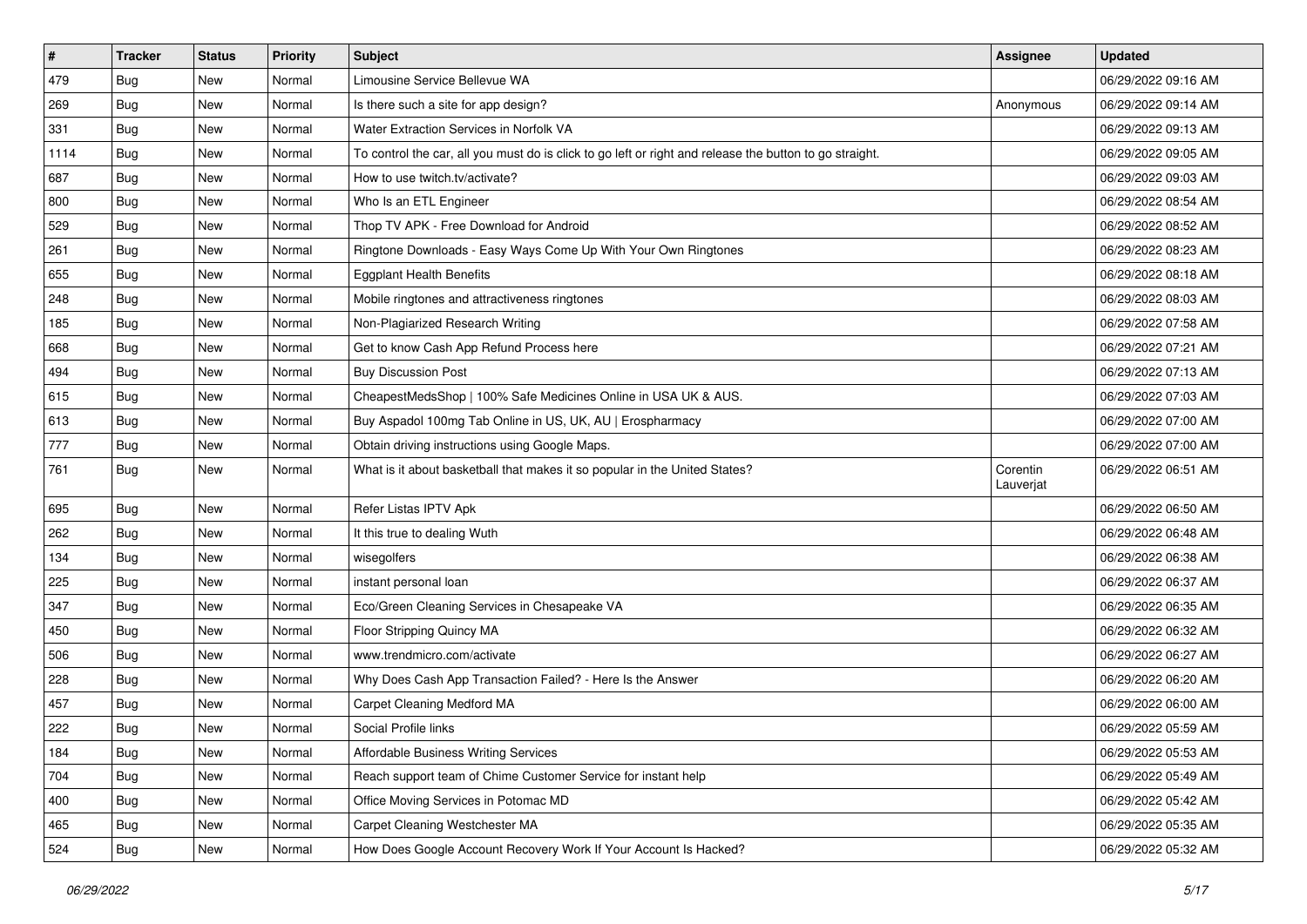| $\vert$ # | <b>Tracker</b> | <b>Status</b> | Priority | <b>Subject</b>                                                                      | <b>Assignee</b>        | <b>Updated</b>      |
|-----------|----------------|---------------|----------|-------------------------------------------------------------------------------------|------------------------|---------------------|
| 178       | <b>Bug</b>     | New           | Normal   | transparent lace wigs                                                               |                        | 06/29/2022 05:31 AM |
| 503       | <b>Bug</b>     | New           | Normal   | Youtube Premium Apk free download for Android                                       |                        | 06/29/2022 05:30 AM |
| 564       | <b>Bug</b>     | New           | Normal   | How To Install RepelisPlus On Your Android Phone?                                   |                        | 06/29/2022 05:11 AM |
| 796       | <b>Bug</b>     | New           | Normal   | How Does Cash App ++ actually work and What is the process of it                    |                        | 06/29/2022 05:10 AM |
| 1117      | <b>Bug</b>     | <b>New</b>    | Normal   | Equal Words - Word search game for PC and Windows Phone                             |                        | 06/29/2022 04:58 AM |
| 770       | <b>Bug</b>     | New           | Normal   | Canon IJ Network Tool                                                               |                        | 06/29/2022 04:48 AM |
| 245       | Bug            | New           | Normal   | Write My Essay For Me Cheap                                                         |                        | 06/29/2022 04:10 AM |
| 526       | <b>Bug</b>     | New           | Normal   | Soundcloud to mp3 converter - Download Soundcloud songs                             |                        | 06/29/2022 04:01 AM |
| 292       | <b>Bug</b>     | New           | Normal   | Venmo to Cash App Transfer Of Money- Explore Here                                   |                        | 06/29/2022 03:47 AM |
| 804       | Bug            | <b>New</b>    | Normal   | Review                                                                              |                        | 06/29/2022 03:32 AM |
| 724       | <b>Bug</b>     | New           | Normal   | Dial Chime Customer support number for a quick response                             |                        | 06/29/2022 03:31 AM |
| 709       | Bug            | New           | Normal   | How To Load Cash App Card At Walmart Without Having To Face Any Hassle?             |                        | 06/29/2022 03:26 AM |
| 244       | Bug            | <b>New</b>    | Normal   | Quels sont les avantages des stations de radio en ligne.                            |                        | 06/29/2022 03:23 AM |
| 639       | <b>Bug</b>     | <b>New</b>    | Normal   | thong tin chinh xac                                                                 |                        | 06/29/2022 02:44 AM |
| 798       | Bug            | New           | Normal   | Who Is an ETL Engineer                                                              |                        | 06/29/2022 02:44 AM |
| 634       | Bug            | New           | Normal   | Buy Vidalista Tablets (Tadalafil) at [\$25 OFF + Free Shipping] Vidalistatablets    |                        | 06/29/2022 02:25 AM |
| 614       | <b>Bug</b>     | New           | Normal   | Como baixar o MOD APK no celular                                                    |                        | 06/29/2022 02:22 AM |
| 146       | Bug            | <b>New</b>    | Normal   | bayabais                                                                            |                        | 06/29/2022 02:00 AM |
| 119       | Bug            | New           | Normal   | klhjigyu                                                                            |                        | 06/29/2022 01:57 AM |
| 251       | <b>Bug</b>     | New           | Normal   | All About Cash App Transfer Fail Problems                                           | Pierre-Loïc<br>Garoche | 06/29/2022 01:24 AM |
| 528       | Bug            | <b>New</b>    | Normal   | Korean Mag                                                                          |                        | 06/29/2022 01:13 AM |
| 556       | Bug            | <b>New</b>    | Normal   | Play Game Mod Apk With Your Friends                                                 |                        | 06/29/2022 01:00 AM |
| 584       | <b>Bug</b>     | New           | Normal   | Want the cash app customer service number to check balance?                         |                        | 06/29/2022 01:00 AM |
| 591       | <b>Bug</b>     | New           | Normal   | How To Find Facebook Modifications For Your Spotify Premium Apk?                    |                        | 06/29/2022 12:40 AM |
| 671       | <b>Bug</b>     | New           | Normal   | Hot games                                                                           | Pierre-Loïc<br>Garoche | 06/29/2022 12:40 AM |
| 667       | <b>Bug</b>     | New           | Normal   | What Is a Ringtone?                                                                 |                        | 06/29/2022 12:34 AM |
| 703       | Bug            | New           | Normal   | For real-time help, dial Facebook customer service number                           |                        | 06/29/2022 12:30 AM |
| 250       | Bug            | New           | Normal   | Reviews of phone ringtones                                                          |                        | 06/29/2022 12:29 AM |
| 619       | Bug            | <b>New</b>    | Normal   | Online Trusted Medicine Store in US for Health - Genericmedsupply                   |                        | 06/29/2022 12:26 AM |
| 635       | <b>Bug</b>     | New           | Normal   | Buy Steroids Online with OurMedicnes.com   Best Quality Steroids                    |                        | 06/29/2022 12:17 AM |
| 218       | <b>Bug</b>     | New           | Normal   | Popular Educational trends                                                          |                        | 06/29/2022 12:09 AM |
| 550       | <b>Bug</b>     | New           | Normal   | Nederland FM - beste manieren om naar internationale radio op internet te luisteren |                        | 06/29/2022 12:06 AM |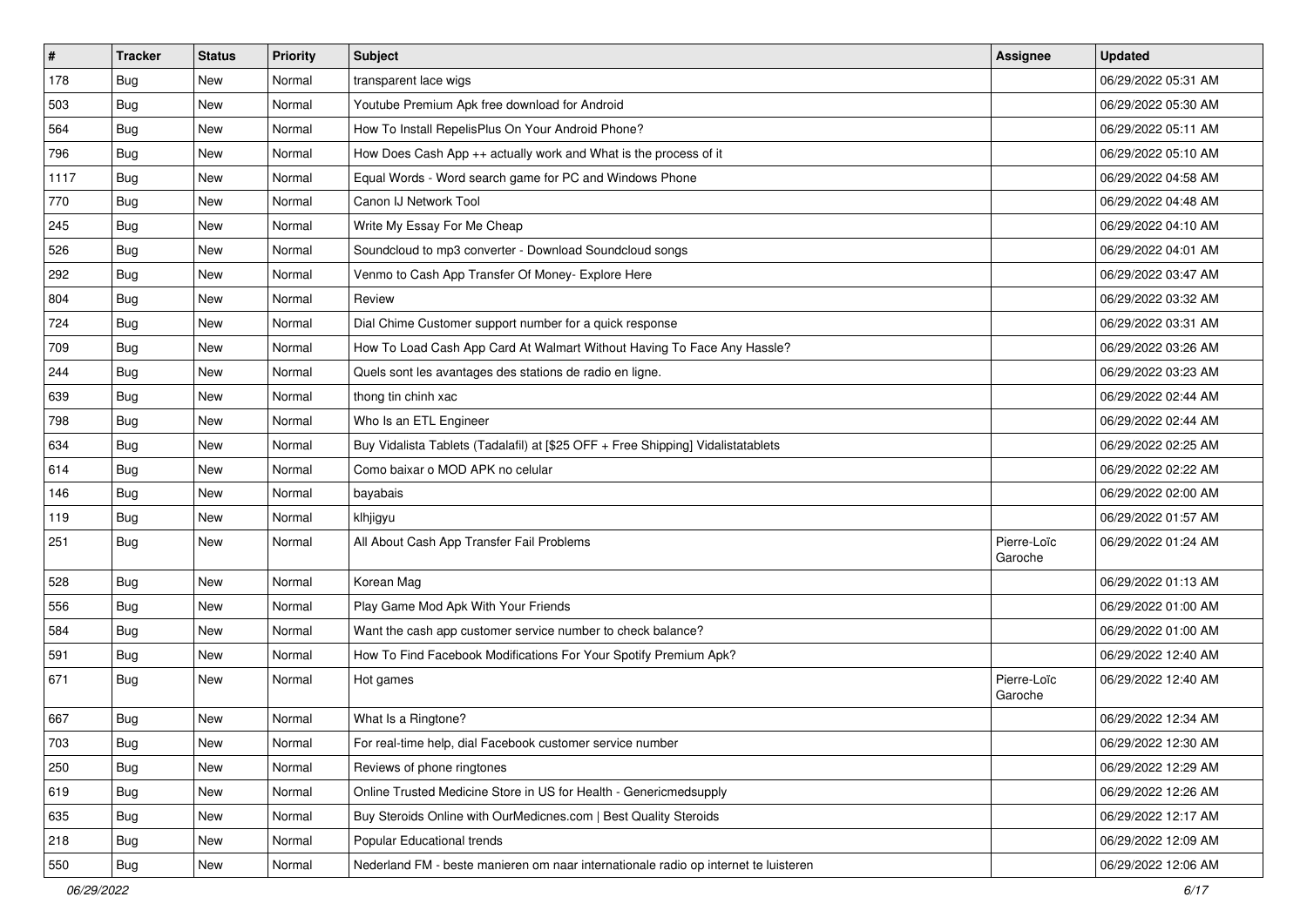| #   | <b>Tracker</b> | <b>Status</b> | Priority | <b>Subject</b>                                                            | <b>Assignee</b>        | <b>Updated</b>      |
|-----|----------------|---------------|----------|---------------------------------------------------------------------------|------------------------|---------------------|
| 488 | <b>Bug</b>     | New           | Normal   | Quick solution to solve cash app dispute by the technical team            |                        | 06/28/2022 11:53 PM |
| 797 | <b>Bug</b>     | New           | Normal   | Psychedelic                                                               | Christophe<br>Garion   | 06/28/2022 11:11 PM |
| 265 | <b>Bug</b>     | New           | Normal   | 3 Faq's On Downloading To Your Apple Ipod                                 |                        | 06/28/2022 11:07 PM |
| 530 | Bug            | <b>New</b>    | Normal   | Cheap Assignment Writing Service UK                                       | Anonymous              | 06/28/2022 11:00 PM |
| 541 | Bug            | New           | Normal   | How to fix the cash app payment failed errors?                            |                        | 06/28/2022 10:56 PM |
| 588 | <b>Bug</b>     | New           | Normal   | YouTube Vanced Apk Manager App - Como instalá-lo                          |                        | 06/28/2022 10:56 PM |
| 789 | <b>Bug</b>     | New           | Normal   | Full version                                                              |                        | 06/28/2022 10:51 PM |
| 689 | <b>Bug</b>     | New           | Normal   | How to use twitch.tv/activate?                                            |                        | 06/28/2022 10:48 PM |
| 715 | <b>Bug</b>     | New           | Normal   | Puppy Playtime Descargar gratis                                           |                        | 06/28/2022 10:46 PM |
| 808 | Bug            | New           | Normal   | Sinnvolle Guten-Morgen-Grüße                                              |                        | 06/28/2022 10:45 PM |
| 805 | <b>Bug</b>     | New           | Normal   | Ketamine Online Store                                                     | Christophe<br>Garion   | 06/28/2022 10:04 PM |
| 886 | <b>Bug</b>     | New           | Normal   | Is the Fox News Channel on Roku free?                                     |                        | 06/28/2022 09:36 PM |
| 143 | Bug            | New           | Normal   | Bob lace front wigs                                                       |                        | 06/28/2022 09:13 PM |
| 656 | Bug            | New           | Normal   | Kiwi Nutrition Facts And Health Benefits                                  |                        | 06/28/2022 08:54 PM |
| 518 | <b>Bug</b>     | New           | Normal   | How To Check The Balance Of Cash App Account By Taking Cash App Support?  |                        | 06/28/2022 08:51 PM |
| 139 | Bug            | <b>New</b>    | Normal   | relseo                                                                    |                        | 06/28/2022 08:48 PM |
| 239 | <b>Bug</b>     | New           | Normal   | Algunas características más de Choices MOD APK                            |                        | 06/28/2022 08:47 PM |
| 672 | <b>Bug</b>     | New           | Normal   | The easiest way to delete ringtones on iPhone                             |                        | 06/28/2022 08:44 PM |
| 138 | <b>Bug</b>     | <b>New</b>    | Normal   | own-sweethome                                                             |                        | 06/28/2022 08:42 PM |
| 711 | Bug            | New           | Normal   | Human Fall Flat Apk Download                                              |                        | 06/28/2022 08:27 PM |
| 474 | <b>Bug</b>     | New           | Normal   | Floor Waxing Arlington MA                                                 |                        | 06/28/2022 08:10 PM |
| 569 | Bug            | New           | Normal   | What is the incoming and outgoing mail server for Outlook IMAP settings?  | Pierre-Loïc<br>Garoche | 06/28/2022 07:38 PM |
| 167 | Bug            | <b>New</b>    | Normal   | instant loan without documents                                            | Anonymous              | 06/28/2022 07:35 PM |
| 663 | <b>Bug</b>     | New           | Normal   | Know how the Cash app twitches words in a detailed way.                   | Pierre-Loïc<br>Garoche | 06/28/2022 07:08 PM |
| 888 | <b>Bug</b>     | New           | Normal   | Is the Fox News Channel on Roku free?                                     |                        | 06/28/2022 06:58 PM |
| 123 | <b>Bug</b>     | New           | Normal   | https://www.reddit.com/r/NRLgrandfinal2020/                               |                        | 06/28/2022 06:50 PM |
| 372 | Bug            | New           | Normal   | Auto Transport Services in Arlington County VA                            |                        | 06/28/2022 06:49 PM |
| 477 | <b>Bug</b>     | New           | Normal   | What Does Online Coupon Mean?                                             |                        | 06/28/2022 06:40 PM |
| 733 | <b>Bug</b>     | New           | Normal   | How does one go about getting a book deal?                                |                        | 06/28/2022 06:35 PM |
| 533 | <b>Bug</b>     | New           | Normal   | How to complete the homework assignments in economics in the easiest way? |                        | 06/28/2022 06:26 PM |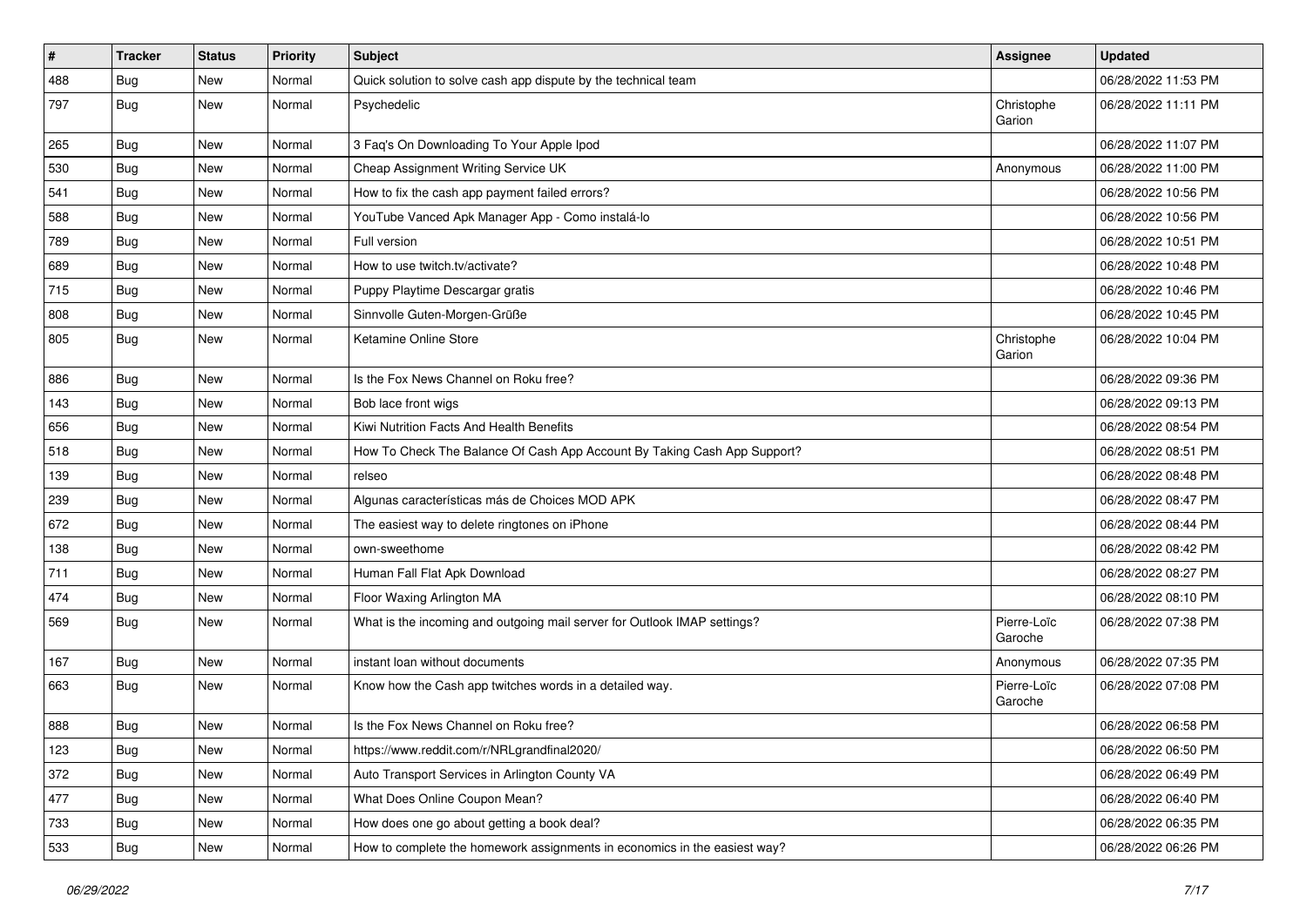| $\vert$ # | <b>Tracker</b> | <b>Status</b> | Priority | <b>Subject</b>                                              | <b>Assignee</b>        | <b>Updated</b>      |
|-----------|----------------|---------------|----------|-------------------------------------------------------------|------------------------|---------------------|
| 1110      | <b>Bug</b>     | New           | Normal   | Six Guns Mod Apk Answers Your Questions                     | Pierre-Loïc<br>Garoche | 06/28/2022 06:26 PM |
| 149       | <b>Bug</b>     | New           | Normal   | dftgy                                                       |                        | 06/28/2022 06:18 PM |
| 1000      | Bug            | New           | Normal   | Super easy way to zoom photos and upload to Instagram       | Christophe<br>Garion   | 06/28/2022 06:14 PM |
| 473       | Bug            | New           | Normal   | Floor Stripping Arlington MA                                |                        | 06/28/2022 06:09 PM |
| 651       | Bug            | New           | Normal   | Salmon Health Benefits                                      |                        | 06/28/2022 05:49 PM |
| 780       | Bug            | New           | Normal   | Best Whatsapp Modified APKs                                 | Pierre-Loïc<br>Garoche | 06/28/2022 05:38 PM |
| 169       | Bug            | <b>New</b>    | Normal   | CV Maker - UAE CV Writing Agency                            |                        | 06/28/2022 05:38 PM |
| 136       | <b>Bug</b>     | New           | Normal   | snappow                                                     |                        | 06/28/2022 05:34 PM |
| 549       | <b>Bug</b>     | New           | Normal   | Radio Luisteren                                             |                        | 06/28/2022 05:11 PM |
| 508       | <b>Bug</b>     | <b>New</b>    | Normal   | hire a professional dissertation help                       |                        | 06/28/2022 04:58 PM |
| 643       | <b>Bug</b>     | New           | Normal   | Oreo TV Apk Download                                        |                        | 06/28/2022 04:57 PM |
| 164       | Bug            | New           | Normal   | dfgbd                                                       |                        | 06/28/2022 04:56 PM |
| 159       | Bug            | New           | Normal   | xfguih nigkh                                                |                        | 06/28/2022 04:45 PM |
| 726       | <b>Bug</b>     | New           | Normal   | Mobile Application Development Services                     |                        | 06/28/2022 04:44 PM |
| 697       | Bug            | <b>New</b>    | Normal   | How to Descargar Pura TV For Android                        |                        | 06/28/2022 04:43 PM |
| 664       | Bug            | New           | Normal   | Tea TV Apk Download - The Best Way to Watch Movies Offline  |                        | 06/28/2022 04:09 PM |
| 1115      | <b>Bug</b>     | New           | Normal   | How to access your saved favorite Tiktok                    |                        | 06/28/2022 03:59 PM |
| 769       | <b>Bug</b>     | New           | Normal   | check my cash app                                           |                        | 06/28/2022 03:29 PM |
| 816       | <b>Bug</b>     | New           | Normal   | Play Scribble io fun with everyone                          |                        | 06/28/2022 03:20 PM |
| 674       | <b>Bug</b>     | New           | Normal   | The best game in 2021                                       | Pierre-Loïc<br>Garoche | 06/28/2022 03:17 PM |
| 570       | <b>Bug</b>     | New           | Normal   | What is Sutton bank cash app customer service phone number? | Pierre-Loïc<br>Garoche | 06/28/2022 03:09 PM |
| 312       | <b>Bug</b>     | New           | Normal   | Stain Protection Services in Virginia Beach VA              |                        | 06/28/2022 02:57 PM |
| 980       | Bug            | New           | Normal   | Free Gas Cards for the Unemployed                           |                        | 06/28/2022 02:54 PM |
| 645       | <b>Bug</b>     | New           | Normal   | thong tin chinh xac nhat hom nay                            |                        | 06/28/2022 02:48 PM |
| 553       | <b>Bug</b>     | New           | Normal   | Cinema HD APK - Free Movie Enjoyment App on Android         |                        | 06/28/2022 02:34 PM |
| 194       | <b>Bug</b>     | <b>New</b>    | Normal   | lace closure wigs                                           |                        | 06/28/2022 02:29 PM |
| 759       | Bug            | New           | Normal   | Canon IJ Network Tool                                       | Pierre-Loïc<br>Garoche | 06/28/2022 01:57 PM |
| 776       | <b>Bug</b>     | New           | Normal   | Wibargain                                                   |                        | 06/28/2022 01:57 PM |
| 969       | Bug            | New           | Normal   | Watch NCAA Football Live Match Free                         |                        | 06/28/2022 01:31 PM |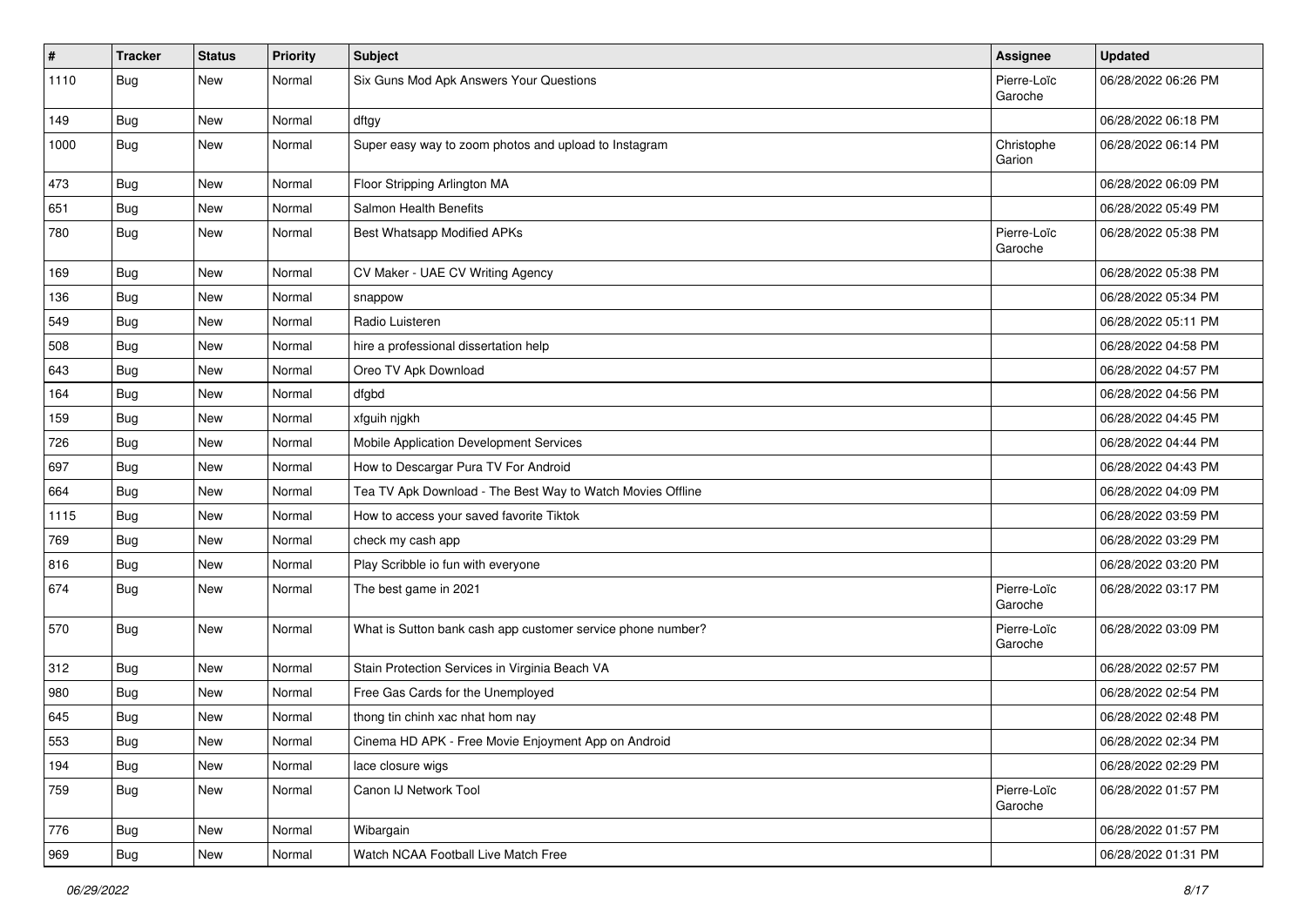| $\vert$ # | <b>Tracker</b> | <b>Status</b> | Priority | <b>Subject</b>                                                                                               | <b>Assignee</b>   | <b>Updated</b>      |
|-----------|----------------|---------------|----------|--------------------------------------------------------------------------------------------------------------|-------------------|---------------------|
| 280       | <b>Bug</b>     | New           | Normal   | Pacific Web Design                                                                                           |                   | 06/28/2022 01:25 PM |
| 315       | <b>Bug</b>     | New           | Normal   | Dissertation help UK                                                                                         |                   | 06/28/2022 01:20 PM |
| 729       | <b>Bug</b>     | New           | Normal   | Canon IJ Network Tool                                                                                        |                   | 06/28/2022 01:10 PM |
| 460       | <b>Bug</b>     | New           | Normal   | Floor Cleaning Medford MA                                                                                    |                   | 06/28/2022 01:07 PM |
| 815       | <b>Bug</b>     | <b>New</b>    | Normal   | how do i call cash app customer service                                                                      | Xavier Thirioux   | 06/28/2022 01:04 PM |
| 201       | <b>Bug</b>     | New           | Normal   | closure wig                                                                                                  |                   | 06/28/2022 12:58 PM |
| 784       | <b>Bug</b>     | New           | Normal   | How To Add Money On Cash App Card And Check The Funds?                                                       |                   | 06/28/2022 12:36 PM |
| 670       | <b>Bug</b>     | New           | Normal   | JTWhatsApp Apk - The New and Improved WhatsApp                                                               |                   | 06/28/2022 12:32 PM |
| 773       | <b>Bug</b>     | New           | Normal   | Spades - Play online free                                                                                    |                   | 06/28/2022 12:26 PM |
| 471       | Bug            | <b>New</b>    | Normal   | Residential Floor Cleaning Westchester MA                                                                    |                   | 06/28/2022 12:23 PM |
| 828       | <b>Bug</b>     | New           | Normal   | Nursery management                                                                                           |                   | 06/28/2022 12:10 PM |
| 743       | <b>Bug</b>     | New           | Normal   | They promote 'pixel art' contests and a 'game jam' related to the work and figure of Carlos Casares          |                   | 06/28/2022 12:04 PM |
| 690       | Bug            | <b>New</b>    | Normal   | campervan hire                                                                                               |                   | 06/28/2022 11:55 AM |
| 781       | <b>Bug</b>     | <b>New</b>    | Normal   | Free Whatsapp Group to Join                                                                                  |                   | 06/28/2022 11:48 AM |
| 464       | <b>Bug</b>     | New           | Normal   | Upholstery Cleaning Westchester MA                                                                           |                   | 06/28/2022 11:39 AM |
| 785       | Bug            | New           | Normal   | How To Get Money Off Cash App Without Card Or With A Card?                                                   |                   | 06/28/2022 11:35 AM |
| 627       | <b>Bug</b>     | New           | Normal   | <b>HELO</b>                                                                                                  |                   | 06/28/2022 11:28 AM |
| 981       | <b>Bug</b>     | <b>New</b>    | Normal   | VidMate Mod APK                                                                                              |                   | 06/28/2022 11:24 AM |
| 976       | <b>Bug</b>     | New           | Normal   | How to delete the cash app account history right now?                                                        | Hamza<br>Bourbouh | 06/28/2022 11:22 AM |
| 129       | Bug            | <b>New</b>    | Normal   | xcvgbgh                                                                                                      |                   | 06/28/2022 11:10 AM |
| 182       | <b>Bug</b>     | <b>New</b>    | Normal   | <b>Healthcare Custom Writing Services</b>                                                                    |                   | 06/28/2022 10:53 AM |
| 1129      | <b>Bug</b>     | <b>New</b>    | Normal   | how to enable direct deposit on cash app?                                                                    |                   | 06/28/2022 10:44 AM |
| 469       | <b>Bug</b>     | New           | Normal   | Germs Removal Westchester MA                                                                                 |                   | 06/28/2022 10:40 AM |
| 678       | <b>Bug</b>     | New           | Normal   | How to be a winner in buidnow gg                                                                             |                   | 06/28/2022 10:22 AM |
| 666       | <b>Bug</b>     | <b>New</b>    | Normal   | 470+ pages à colorier de Noël                                                                                |                   | 06/28/2022 10:02 AM |
| 809       | <b>Bug</b>     | New           | Normal   | Smash Karts - immerse yourself in the exciting race                                                          |                   | 06/28/2022 09:57 AM |
| 632       | <b>Bug</b>     | New           | Normal   | CheapestMedsShop   100% Safe Medicines Online in UK & AUS.                                                   |                   | 06/28/2022 09:52 AM |
| 128       | <b>Bug</b>     | New           | Normal   | dfgbd                                                                                                        |                   | 06/28/2022 09:48 AM |
| 997       | <b>Bug</b>     | New           | Normal   | 123.hp.com/laserjet                                                                                          |                   | 06/28/2022 09:48 AM |
| 565       | Bug            | New           | Normal   | How To Install RepelisPlus On Your Android Phone?                                                            |                   | 06/28/2022 09:46 AM |
| 817       | <b>Bug</b>     | New           | Normal   | Pacman 30th Anniversary                                                                                      |                   | 06/28/2022 09:20 AM |
| 210       | <b>Bug</b>     | New           | Normal   | Issue with check symbol in Cash App? Dial assist number with calling Cash App customer service phone number. |                   | 06/28/2022 09:09 AM |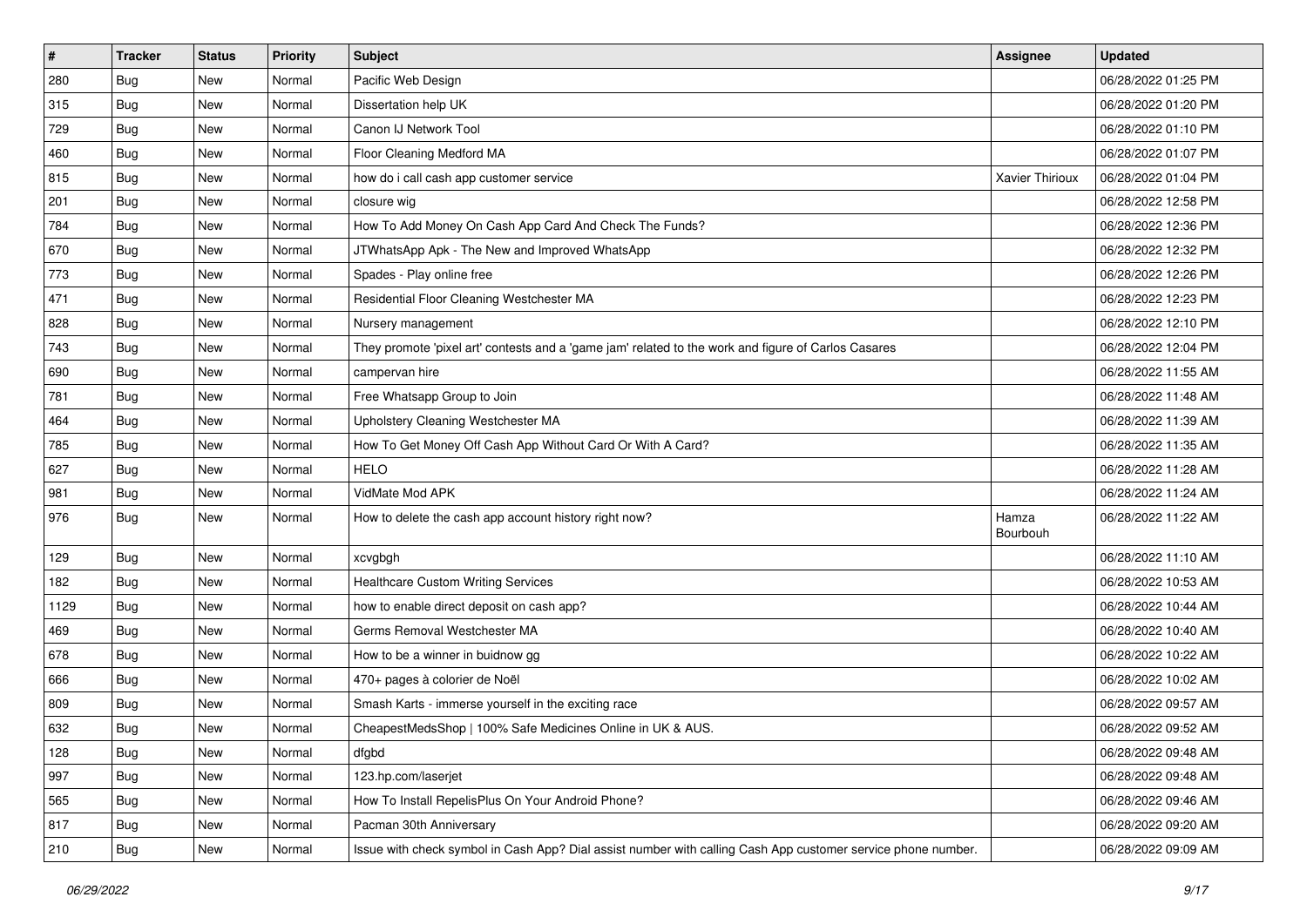| $\vert$ # | Tracker    | <b>Status</b> | Priority | <b>Subject</b>                                                            | <b>Assignee</b>        | <b>Updated</b>      |
|-----------|------------|---------------|----------|---------------------------------------------------------------------------|------------------------|---------------------|
| 766       | <b>Bug</b> | New           | Normal   | Pobreflix Mod APK Review                                                  |                        | 06/28/2022 08:56 AM |
| 821       | <b>Bug</b> | New           | Normal   | Nicoo - A Review of the Popular Battle Royale Game                        |                        | 06/28/2022 08:30 AM |
| 548       | <b>Bug</b> | New           | Normal   | Web N Logo Design                                                         |                        | 06/28/2022 08:24 AM |
| 284       | <b>Bug</b> | New           | Normal   | All About Cash App Transfer Fail Problems                                 |                        | 06/28/2022 08:24 AM |
| 701       | <b>Bug</b> | New           | Normal   | Why Law Essay Helper UK is Necessary?                                     |                        | 06/28/2022 08:12 AM |
| 247       | <b>Bug</b> | New           | Normal   | best 4 Channel Amp                                                        |                        | 06/28/2022 07:58 AM |
| 707       | <b>Bug</b> | New           | Normal   | Why Accounting Assignments Are Beneficial For The Students?               | Pierre-Loïc<br>Garoche | 06/28/2022 07:29 AM |
| 722       | <b>Bug</b> | New           | Normal   | Vergrößern Sie Instagram-Fotos mit instazoom                              | Christophe<br>Garion   | 06/28/2022 07:21 AM |
| 589       | Bug        | New           | Normal   | How can I get the cash app phone number of customer support?              |                        | 06/28/2022 07:11 AM |
| 734       | <b>Bug</b> | New           | Normal   | DR. STRANGE: Multiverse of Scheduling Madness!                            |                        | 06/28/2022 07:07 AM |
| 705       | Bug        | New           | Normal   | wuxiaworld                                                                |                        | 06/28/2022 06:56 AM |
| 345       | <b>Bug</b> | New           | Normal   | Stain Protection Services in Chesapeake VA                                |                        | 06/28/2022 06:52 AM |
| 475       | <b>Bug</b> | New           | Normal   | Floor Cleaning Arlington MA                                               |                        | 06/28/2022 06:51 AM |
| 621       | <b>Bug</b> | New           | Normal   | Buy All Modafinil & Armodafinil Tablets @Buy Modafinil US                 |                        | 06/28/2022 06:49 AM |
| 623       | <b>Bug</b> | New           | Normal   | Listen to online radio stations for mobile phones                         |                        | 06/28/2022 06:33 AM |
| 640       | Bug        | New           | Normal   | play game with me                                                         |                        | 06/28/2022 06:33 AM |
| 88        | Bug        | New           | Normal   | kind2 output: When for node arguments                                     | Pierre-Loïc<br>Garoche | 06/28/2022 06:24 AM |
| 537       | Bug        | <b>New</b>    | Normal   | Get tech assistance with customer support on ATT Yahoo email login issue. |                        | 06/28/2022 06:20 AM |
| 811       | <b>Bug</b> | New           | Normal   | Canon IJ Network Tool                                                     |                        | 06/28/2022 06:12 AM |
| 629       | <b>Bug</b> | New           | Normal   | How Can I Load Cash App Card at Walmart straight away?                    |                        | 06/28/2022 06:07 AM |
| 753       | Bug        | New           | Normal   | onlineessaygrader                                                         |                        | 06/28/2022 05:55 AM |
| 622       | <b>Bug</b> | New           | Normal   | CheapestMedsShop   100% Safe Medicines Online in UK & AUS.                |                        | 06/28/2022 05:22 AM |
| 744       | <b>Bug</b> | New           | Normal   | <b>Pixel Survive</b>                                                      |                        | 06/28/2022 05:13 AM |
| 555       | <b>Bug</b> | New           | Normal   | web design development in hyderabad                                       |                        | 06/28/2022 05:01 AM |
| 702       | <b>Bug</b> | New           | Normal   | Avail Chime Customer Service to know How To Get Chime Bank Statement      |                        | 06/28/2022 04:58 AM |
| 822       | Bug        | New           | Normal   | Dowload Your Boyfriend Game                                               |                        | 06/28/2022 04:56 AM |
| 231       | <b>Bug</b> | New           | Normal   | Is the ringtone download difficult or not?                                | Pierre-Loïc<br>Garoche | 06/28/2022 04:48 AM |
| 230       | <b>Bug</b> | New           | Normal   | Add Money To Cash App Card - Auto Cash Apps                               |                        | 06/28/2022 04:43 AM |
| 120       | <b>Bug</b> | New           | Normal   | ghfjtkx                                                                   | Pierre-Loïc<br>Garoche | 06/28/2022 04:35 AM |
| 620       | <b>Bug</b> | New           | Normal   | Viagra Meds: Fastest & Quick Delivery On Your Doorstep - USA              |                        | 06/28/2022 04:33 AM |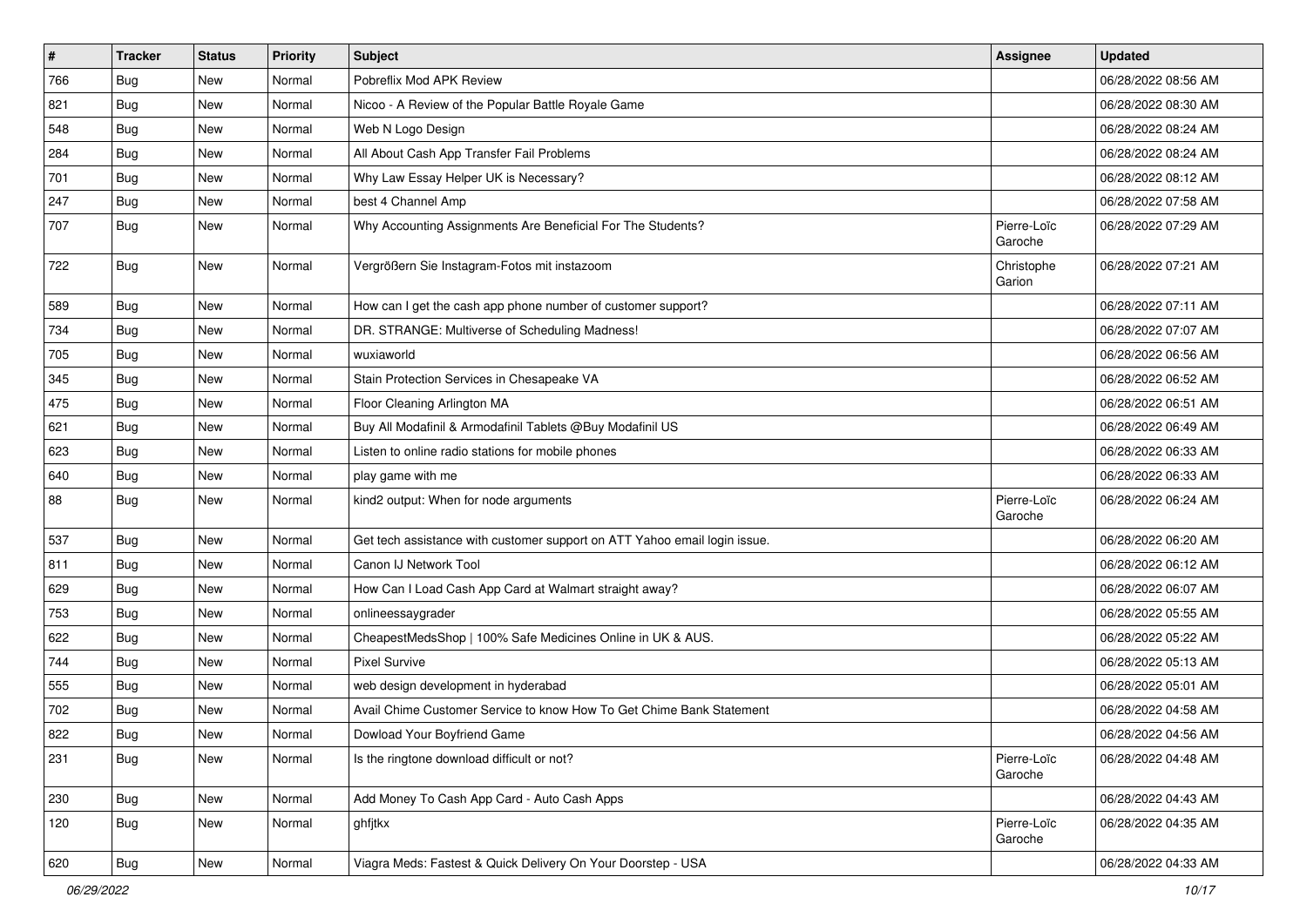| $\vert$ # | <b>Tracker</b> | <b>Status</b> | Priority | <b>Subject</b>                                                                   | <b>Assignee</b>      | <b>Updated</b>      |
|-----------|----------------|---------------|----------|----------------------------------------------------------------------------------|----------------------|---------------------|
| 965       | <b>Bug</b>     | New           | Normal   | Go with cash app customer service to know where I can load my cash app card      |                      | 06/28/2022 04:30 AM |
| 604       | <b>Bug</b>     | New           | Normal   | <b>Idle Game Online</b>                                                          |                      | 06/28/2022 04:30 AM |
| 257       | <b>Bug</b>     | New           | Normal   | Best latte machines                                                              |                      | 06/28/2022 04:26 AM |
| 788       | <b>Bug</b>     | New           | Normal   | Intro Maker Mod APK                                                              |                      | 06/28/2022 04:21 AM |
| 470       | <b>Bug</b>     | <b>New</b>    | Normal   | Commercial Floor Cleaning Westchester MA                                         |                      | 06/28/2022 04:16 AM |
| 461       | <b>Bug</b>     | New           | Normal   | Germs Removal Medford MA                                                         |                      | 06/28/2022 04:15 AM |
| 567       | <b>Bug</b>     | New           | Normal   | Singapore assignment help                                                        |                      | 06/28/2022 04:12 AM |
| 764       | <b>Bug</b>     | New           | Normal   | What is available to see what I can watch HBO Max?                               |                      | 06/28/2022 03:59 AM |
| 577       | <b>Bug</b>     | New           | Normal   | Follow these easy steps to make Admiral Casino Login                             |                      | 06/28/2022 03:52 AM |
| 603       | Bug            | <b>New</b>    | Normal   | Premiere gratuito da lista de IPTV                                               |                      | 06/28/2022 03:48 AM |
| 466       | <b>Bug</b>     | New           | Normal   | Floor Stripping Westchester MA                                                   |                      | 06/28/2022 03:45 AM |
| 193       | Bug            | New           | Normal   | 18% Discount on Homeopathic medicines                                            |                      | 06/28/2022 03:38 AM |
| 581       | Bug            | <b>New</b>    | Normal   | E-Learning Course Help                                                           |                      | 06/28/2022 03:36 AM |
| 597       | <b>Bug</b>     | New           | Normal   | Universo s / f Download                                                          |                      | 06/28/2022 03:36 AM |
| 617       | <b>Bug</b>     | New           | Normal   | Buy Vidalista Tablets (Tadalafil) at [\$25 OFF + Free Shipping] Vidalistatablets |                      | 06/28/2022 03:33 AM |
| 983       | Bug            | New           | Normal   | Finding issue in tekken 3 game?                                                  |                      | 06/28/2022 03:26 AM |
| 551       | <b>Bug</b>     | New           | Normal   | Why Do Students Need Online Best Dissertation Writing Services?                  |                      | 06/28/2022 03:03 AM |
| 652       | <b>Bug</b>     | <b>New</b>    | Normal   | Sesame Health Benefits                                                           |                      | 06/28/2022 03:01 AM |
| 118       | <b>Bug</b>     | New           | Normal   | golf                                                                             | Anonymous            | 06/28/2022 02:52 AM |
| 799       | <b>Bug</b>     | New           | Normal   | Who Is an ETL Engineer                                                           |                      | 06/28/2022 02:51 AM |
| 712       | <b>Bug</b>     | New           | Normal   | <b>Tips and Tricks</b>                                                           |                      | 06/28/2022 02:40 AM |
| 616       | <b>Bug</b>     | New           | Normal   | Buy Anavar Tablets   Anavar For Sale in USA, UK & Australia                      |                      | 06/28/2022 02:12 AM |
| 802       | Bug            | <b>New</b>    | Normal   | Who Is an ETL Engineer                                                           |                      | 06/28/2022 02:03 AM |
| 658       | Bug            | New           | Normal   | Watermelon Nutrition Facts And Health Benefits                                   |                      | 06/28/2022 01:57 AM |
| 483       | <b>Bug</b>     | New           | Normal   | UK best essay writing service                                                    |                      | 06/28/2022 01:35 AM |
| 253       | Bug            | New           | Normal   | Florence Lawrence                                                                |                      | 06/28/2022 01:31 AM |
| 999       | <b>Bug</b>     | New           | Normal   | Is there a way to find Google Feud answers?                                      |                      | 06/28/2022 01:27 AM |
| 767       | <b>Bug</b>     | New           | Normal   | apkmod                                                                           |                      | 06/28/2022 01:24 AM |
| 573       | <b>Bug</b>     | New           | Normal   | Experimente lo mejor en la aplicación Apk de juegos gratis                       |                      | 06/28/2022 12:55 AM |
| 348       | <b>Bug</b>     | New           | Normal   | Mold Removal Services in Chesapeake VA                                           |                      | 06/28/2022 12:53 AM |
| 153       | Bug            | New           | Normal   | urgent loan online                                                               | Christophe<br>Garion | 06/28/2022 12:49 AM |
| 132       | <b>Bug</b>     | New           | Normal   | concrete-everything                                                              |                      | 06/28/2022 12:47 AM |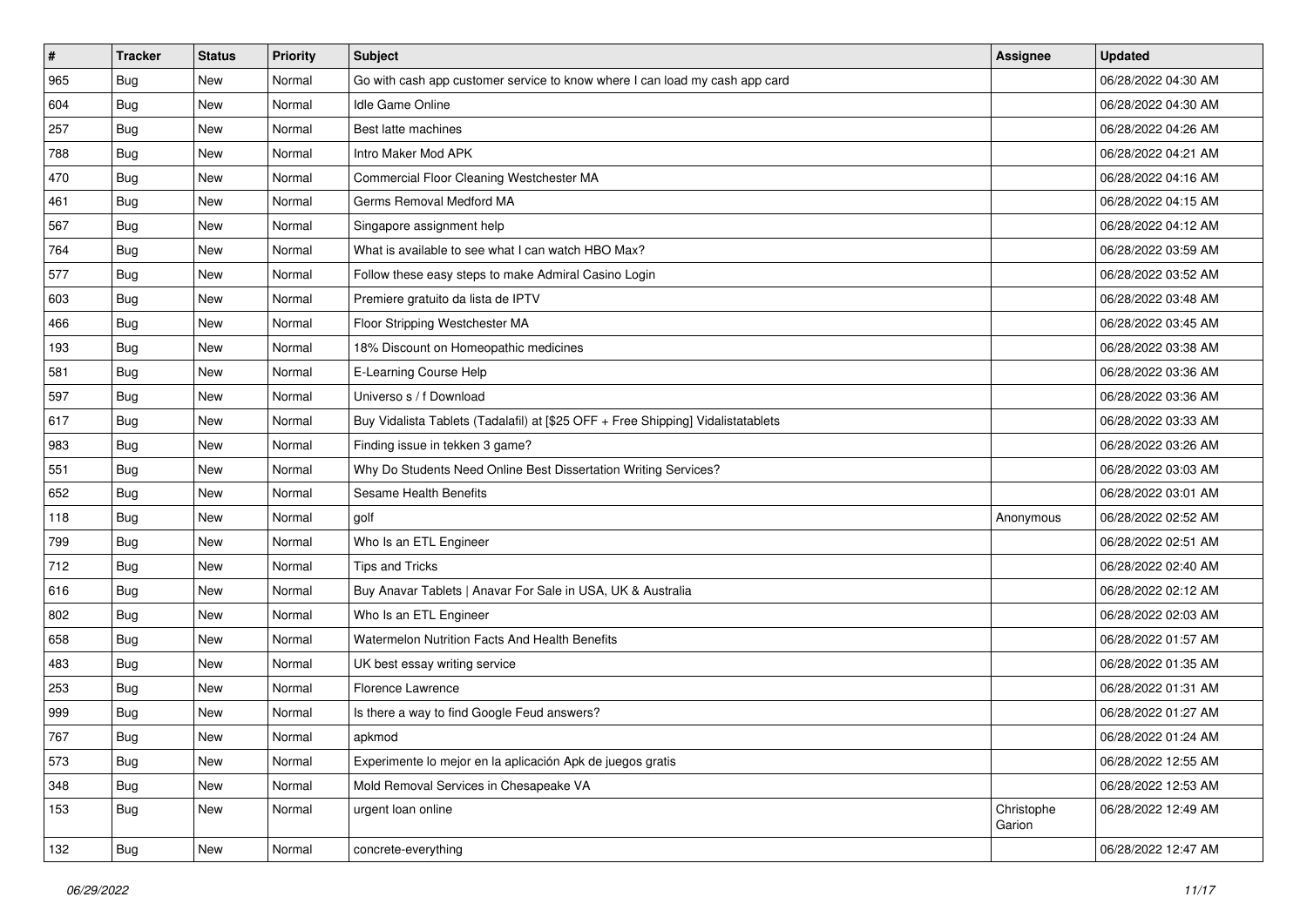| $\vert$ # | <b>Tracker</b> | <b>Status</b> | Priority | <b>Subject</b>                                                               | <b>Assignee</b>        | <b>Updated</b>      |
|-----------|----------------|---------------|----------|------------------------------------------------------------------------------|------------------------|---------------------|
| 264       | Bug            | New           | Normal   | We Buy Your Unwanted Car                                                     | Corentin<br>Lauverjat  | 06/28/2022 12:43 AM |
| 200       | <b>Bug</b>     | New           | Normal   | uiopi[o                                                                      |                        | 06/28/2022 12:33 AM |
| 814       | <b>Bug</b>     | New           | Normal   | <b>Stage Fright Cure</b>                                                     | Pierre-Loïc<br>Garoche | 06/28/2022 12:31 AM |
| 516       | Bug            | New           | Normal   | Does Cash App Help To Get Cash App Refund Without Any Interruption?          |                        | 06/28/2022 12:20 AM |
| 628       | Bug            | New           | Normal   | CV reviewing services!                                                       |                        | 06/28/2022 12:17 AM |
| 114       | <b>Bug</b>     | New           | Normal   | <b>Medical Research Writing Services</b>                                     |                        | 06/28/2022 12:06 AM |
| 714       | Bug            | New           | Normal   | Cuevana 3 Premium - Enjoy Your Favorite Movies and TV Shows on Your Smart TV |                        | 06/27/2022 11:43 PM |
| 939       | Bug            | New           | Normal   | Ability to change sound notifications                                        | Christophe<br>Garion   | 06/27/2022 11:29 PM |
| 607       | <b>Bug</b>     | New           | Normal   | Vex 5                                                                        |                        | 06/27/2022 11:24 PM |
| 595       | <b>Bug</b>     | New           | Normal   | RFM Online - une révolution dans la gestion de l'identité numérique          |                        | 06/27/2022 11:06 PM |
| 116       | <b>Bug</b>     | New           | Normal   | aertaeyg                                                                     |                        | 06/27/2022 11:06 PM |
| 830       | Bug            | New           | Normal   | Poppy Playtime APK                                                           |                        | 06/27/2022 10:31 PM |
| 737       | <b>Bug</b>     | New           | Normal   | How Do I Talk To A Live Person At Facebook If Anything Is Doubtful?          |                        | 06/27/2022 09:59 PM |
| 600       | <b>Bug</b>     | New           | Normal   | Play Store Pro                                                               |                        | 06/27/2022 09:43 PM |
| 948       | Bug            | New           | Normal   | Canon IJ Network Tool                                                        |                        | 06/27/2022 09:30 PM |
| 215       | <b>Bug</b>     | New           | Normal   | How For Top Level Cell Phone For You                                         |                        | 06/27/2022 09:19 PM |
| 568       | <b>Bug</b>     | New           | Normal   | Instale a versão mais recente do YouTube Premium                             |                        | 06/27/2022 08:56 PM |
| 971       | Bug            | <b>New</b>    | Normal   | How Do I Check Balance On Cash App Card With Optimum Ease?                   |                        | 06/27/2022 08:16 PM |
| 951       | <b>Bug</b>     | New           | Normal   | Canon.com/ijsetup                                                            |                        | 06/27/2022 07:56 PM |
| 987       | <b>Bug</b>     | New           | Normal   | <b>Medicinal Mushrooms</b>                                                   |                        | 06/27/2022 07:13 PM |
| 739       | Bug            | New           | Normal   | law dissertation help                                                        |                        | 06/27/2022 06:12 PM |
| 150       | <b>Bug</b>     | New           | Normal   | dfgh                                                                         |                        | 06/27/2022 05:59 PM |
| 760       | <b>Bug</b>     | New           | Normal   | apkmod                                                                       |                        | 06/27/2022 04:13 PM |
| 986       | <b>Bug</b>     | New           | Normal   | dbhdsvbhdf                                                                   | Christophe<br>Garion   | 06/27/2022 04:12 PM |
| 738       | <b>Bug</b>     | New           | Normal   | How Much Amount Do I Get Using The Referral Code For Cash App?               |                        | 06/27/2022 03:58 PM |
| 953       | <b>Bug</b>     | New           | Normal   | Manga Dogs - Read Your Favorite Comics on Your Smartphone                    |                        | 06/27/2022 03:53 PM |
| 686       | Bug            | New           | Normal   | Welcome To The Most Demandable Mahipalpur Escorts Agency                     |                        | 06/27/2022 03:45 PM |
| 662       | <b>Bug</b>     | New           | Normal   | Oreo TV Download - The Easiest Way to Watch Live TV                          |                        | 06/27/2022 03:14 PM |
| 1119      | <b>Bug</b>     | New           | Normal   | Klondike Solitaire                                                           |                        | 06/27/2022 03:00 PM |
| 115       | Bug            | New           | Normal   | NFL LIVE STREAM                                                              |                        | 06/27/2022 02:53 PM |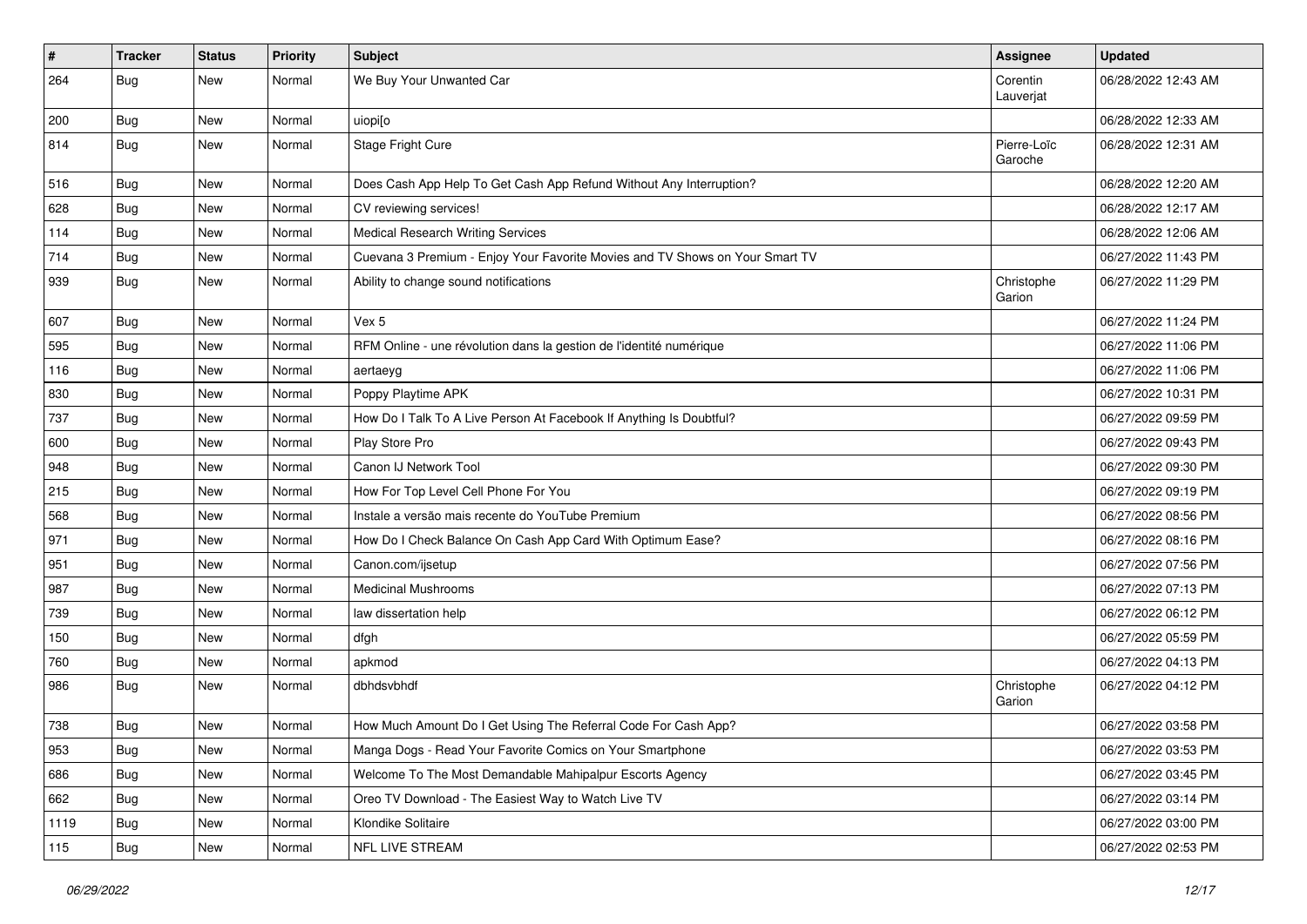| $\vert$ # | <b>Tracker</b> | <b>Status</b> | Priority | <b>Subject</b>                                                                         | <b>Assignee</b>        | <b>Updated</b>      |
|-----------|----------------|---------------|----------|----------------------------------------------------------------------------------------|------------------------|---------------------|
| 196       | <b>Bug</b>     | New           | Normal   | Homoeobazaar For Homeopathy Medicines                                                  |                        | 06/27/2022 02:18 PM |
| 484       | <b>Bug</b>     | <b>New</b>    | Normal   | UK best essay writing service                                                          |                        | 06/27/2022 02:01 PM |
| 274       | <b>Bug</b>     | New           | Normal   | How AI is transforming coupon marketing campaigns?                                     | Anonymous              | 06/27/2022 01:54 PM |
| 1128      | <b>Bug</b>     | New           | Normal   | cvjvfbdi                                                                               | Hamza<br>Bourbouh      | 06/27/2022 01:52 PM |
| 1101      | <b>Bug</b>     | New           | Normal   | How to Delete Cash App History at once?                                                |                        | 06/27/2022 01:33 PM |
| 716       | <b>Bug</b>     | New           | Normal   | La celebración de un BabyShower.                                                       |                        | 06/27/2022 12:29 PM |
| 801       | <b>Bug</b>     | New           | Normal   | Who Is an ETL Engineer                                                                 |                        | 06/27/2022 12:25 PM |
| 579       | <b>Bug</b>     | New           | Normal   | YOUR CV MAKES YOUR FIRST IMPRESSION                                                    | Christophe<br>Garion   | 06/27/2022 12:22 PM |
| 233       | <b>Bug</b>     | New           | Normal   | Anauthorsway.com: My User Experience                                                   |                        | 06/27/2022 12:02 PM |
| 644       | <b>Bug</b>     | New           | Normal   | TeaTV App Review                                                                       |                        | 06/27/2022 11:47 AM |
| 1118      | Bug            | <b>New</b>    | Normal   | Gameplay Minecraft                                                                     |                        | 06/27/2022 10:33 AM |
| 538       | <b>Bug</b>     | New           | Normal   | Will cash app refund money if scammed quickly?                                         |                        | 06/27/2022 10:25 AM |
| 792       | <b>Bug</b>     | New           | Normal   | What is Google Camera Mod?                                                             |                        | 06/27/2022 10:20 AM |
| 232       | <b>Bug</b>     | New           | Normal   | FM whatsapp messaging app.                                                             |                        | 06/27/2022 10:04 AM |
| 642       | <b>Bug</b>     | New           | Normal   | thong tin thoi tiet ngay hom nay                                                       |                        | 06/27/2022 10:03 AM |
| 590       | Bug            | <b>New</b>    | Normal   | Follow proper initiatives to check my cash app card balance:                           |                        | 06/27/2022 09:57 AM |
| 675       | <b>Bug</b>     | New           | Normal   | What Are Smart Tactics To Fix Cash App Transfer Failed Hurdles?                        |                        | 06/27/2022 09:51 AM |
| 819       | Bug            | <b>New</b>    | Normal   | Metal Slug Apk para Android                                                            |                        | 06/27/2022 09:35 AM |
| 988       | <b>Bug</b>     | New           | Normal   | <b>Medicinal Mushrooms</b>                                                             |                        | 06/27/2022 09:33 AM |
| 113       | <b>Bug</b>     | New           | Normal   | ufc 254 live                                                                           |                        | 06/27/2022 08:54 AM |
| 959       | Bug            | <b>New</b>    | Normal   | Get connected with cash app team-How to get money off cash app at walmart without card |                        | 06/27/2022 08:52 AM |
| 653       | <b>Bug</b>     | New           | Normal   | Jujube (Jinjoles): Properties And Health Benefits                                      |                        | 06/27/2022 08:47 AM |
| 720       | <b>Bug</b>     | New           | Normal   | How does Cash App Phone Number provide a quick treatment?                              |                        | 06/27/2022 08:02 AM |
| 158       | <b>Bug</b>     | <b>New</b>    | Normal   | dfghj zcvgh                                                                            |                        | 06/27/2022 07:28 AM |
| 996       | <b>Bug</b>     | New           | Normal   | Cricut.com/setup                                                                       |                        | 06/27/2022 07:12 AM |
| 317       | <b>Bug</b>     | New           | Normal   | Eco/Green Cleaning Services in Virginia Beach VA                                       |                        | 06/27/2022 07:03 AM |
| 807       | Bug            | New           | Normal   | 1v1Battle is a strategic action 'Build and shoot' game                                 |                        | 06/27/2022 06:52 AM |
| 727       | <b>Bug</b>     | New           | Normal   | Drive for speed simulator mod apk                                                      | Pierre-Loïc<br>Garoche | 06/27/2022 06:33 AM |
| 985       | Bug            | New           | Normal   | Find out the vitality of Facebook Phone Number:                                        |                        | 06/27/2022 05:39 AM |
| 978       | <b>Bug</b>     | New           | Normal   | Delamore Lodge is a place to stay.                                                     |                        | 06/27/2022 04:57 AM |
| 1127      | <b>Bug</b>     | New           | Normal   | Is there any support to find Google Feud answers?                                      |                        | 06/27/2022 04:27 AM |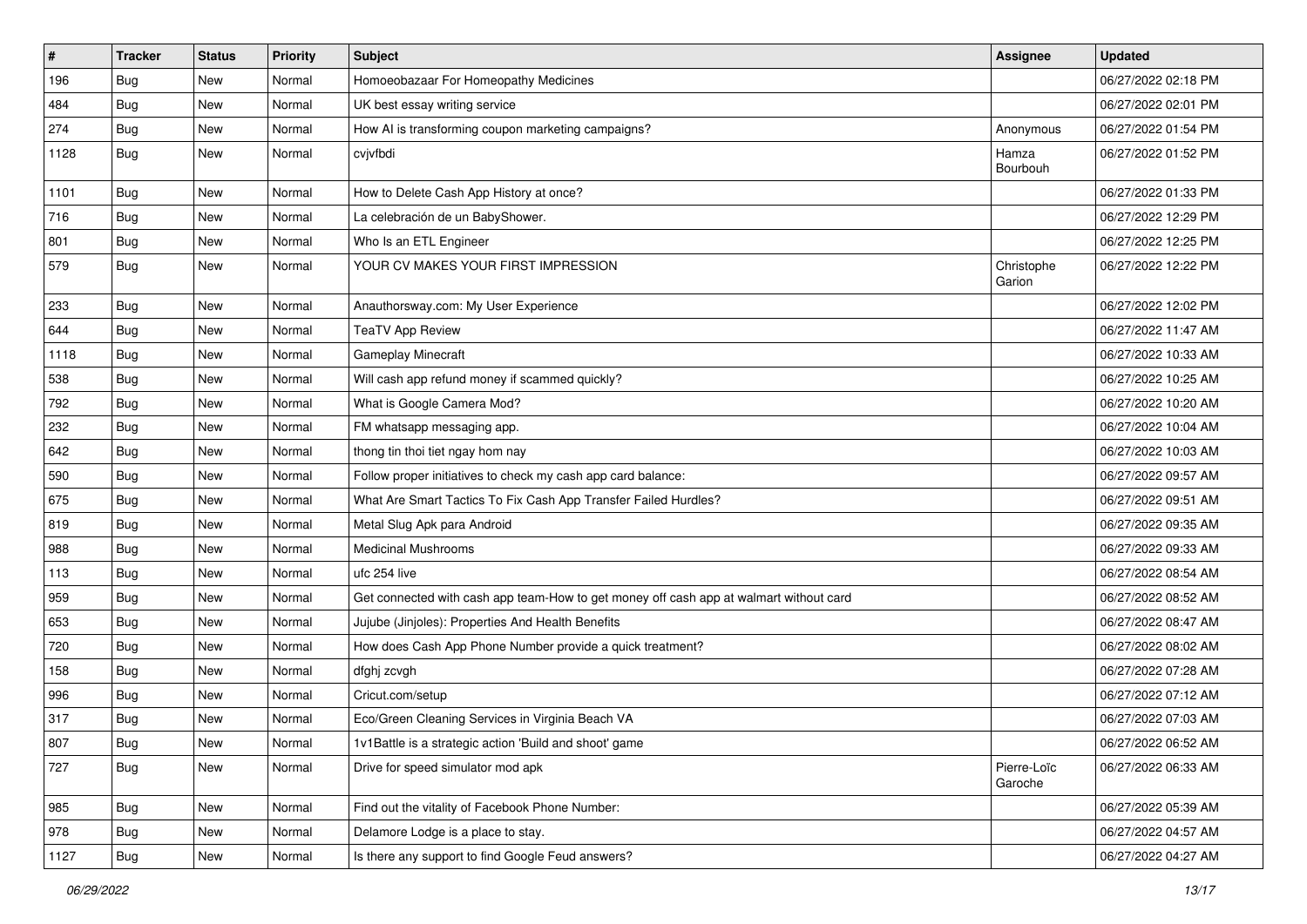| $\vert$ # | <b>Tracker</b> | <b>Status</b> | Priority | <b>Subject</b>                                                                                                                                                                                                                                    | Assignee             | <b>Updated</b>      |
|-----------|----------------|---------------|----------|---------------------------------------------------------------------------------------------------------------------------------------------------------------------------------------------------------------------------------------------------|----------------------|---------------------|
| 544       | <b>Bug</b>     | New           | Normal   | Hey! I had a very cool idea to order our general picture on canvas for my family as a gift. But couldn't find a good<br>one. Once my friend advised me this article in which I found what I was looking for and gave a cool gift to my<br>family. |                      | 06/27/2022 04:10 AM |
| 596       | Bug            | New           | Normal   | <b>Kids Games</b>                                                                                                                                                                                                                                 |                      | 06/27/2022 04:08 AM |
| 966       | Bug            | New           | Normal   | How to Download the Filmes                                                                                                                                                                                                                        |                      | 06/27/2022 03:25 AM |
| 468       | <b>Bug</b>     | New           | Normal   | Floor Cleaning Westchester MA                                                                                                                                                                                                                     |                      | 06/27/2022 02:41 AM |
| 1112      | Bug            | New           | Normal   | What Cash App Policy Says If Random Person Sent Me Money On Cash App?                                                                                                                                                                             |                      | 06/27/2022 02:39 AM |
| 1001      | Bug            | New           | Normal   | Venmo Keep Saying Error?                                                                                                                                                                                                                          |                      | 06/27/2022 02:20 AM |
| 154       | Bug            | New           | Normal   | fdgyyrut gyrtrw                                                                                                                                                                                                                                   |                      | 06/27/2022 01:21 AM |
| 758       | <b>Bug</b>     | New           | Normal   | How Do I Study Consistently For Hours?                                                                                                                                                                                                            |                      | 06/27/2022 12:49 AM |
| 998       | <b>Bug</b>     | New           | Normal   | Is It Hard to Solve Wordle An                                                                                                                                                                                                                     |                      | 06/27/2022 12:24 AM |
| 992       | <b>Bug</b>     | New           | Normal   | So vergrößern Sie Ihr Instagram-Profilbild                                                                                                                                                                                                        |                      | 06/26/2022 11:29 PM |
| 748       | Bug            | <b>New</b>    | Normal   | Il y a quelques façons d'obtenir des sonneries gratuites pour votre iPhone                                                                                                                                                                        |                      | 06/26/2022 11:24 PM |
| 962       | <b>Bug</b>     | New           | Normal   | Kostenlose Hörbücher                                                                                                                                                                                                                              |                      | 06/26/2022 10:45 PM |
| 719       | <b>Bug</b>     | New           | Normal   | How Do I Send \$5000 Through Cash App Account With Ease?                                                                                                                                                                                          |                      | 06/26/2022 10:14 PM |
| 938       | Bug            | New           | Normal   | Would you like to have your own ringtone                                                                                                                                                                                                          | Christophe<br>Garion | 06/26/2022 09:54 PM |
| 302       | Bug            | New           | Normal   | Auto Electrical Repair Services in Norcross GA                                                                                                                                                                                                    |                      | 06/26/2022 07:49 PM |
| 970       | Bug            | New           | Normal   | The Amount Of Time Does Cash App Direct Deposit Time Take?                                                                                                                                                                                        |                      | 06/26/2022 07:32 PM |
| 1104      | <b>Bug</b>     | New           | Normal   | Idle game fix bug                                                                                                                                                                                                                                 |                      | 06/26/2022 06:52 PM |
| 752       | Bug            | New           | Normal   | Plagerism checker                                                                                                                                                                                                                                 |                      | 06/26/2022 06:33 PM |
| 795       | <b>Bug</b>     | New           | Normal   | Drift Boss - Exciting Race                                                                                                                                                                                                                        |                      | 06/26/2022 06:32 PM |
| 1108      | <b>Bug</b>     | New           | Normal   | Six Guns Mod Apk Answers Your Questions                                                                                                                                                                                                           |                      | 06/26/2022 06:26 PM |
| 585       | Bug            | New           | Normal   | What is cash app help number?                                                                                                                                                                                                                     |                      | 06/26/2022 06:21 PM |
| 825       | <b>Bug</b>     | New           | Normal   | Lucky Patcher Download                                                                                                                                                                                                                            |                      | 06/26/2022 06:09 PM |
| 1096      | Bug            | <b>New</b>    | Normal   | Race and experience new life.                                                                                                                                                                                                                     |                      | 06/26/2022 06:07 PM |
| 730       | <b>Bug</b>     | New           | Normal   | Canon IJ Network Tool                                                                                                                                                                                                                             |                      | 06/26/2022 05:51 PM |
| 974       | <b>Bug</b>     | New           | Normal   | Watch NCAA Football Live Streaming Free                                                                                                                                                                                                           |                      | 06/26/2022 05:33 PM |
| 1098      | <b>Bug</b>     | New           | Normal   | Life of a Fisherman                                                                                                                                                                                                                               |                      | 06/26/2022 05:16 PM |
| 535       | <b>Bug</b>     | New           | Normal   | Getting Tangled Problems When You Try To Apply For Cash App Delete Account                                                                                                                                                                        | Christophe<br>Garion | 06/26/2022 04:51 PM |
| 940       | <b>Bug</b>     | New           | Normal   | What is Plex and Is Plex Legal?                                                                                                                                                                                                                   |                      | 06/26/2022 04:50 PM |
| 750       | <b>Bug</b>     | New           | Normal   | Create a Report Template                                                                                                                                                                                                                          |                      | 06/26/2022 04:27 PM |
| 1097      | <b>Bug</b>     | New           | Normal   | Race and experience new life.                                                                                                                                                                                                                     |                      | 06/26/2022 04:22 PM |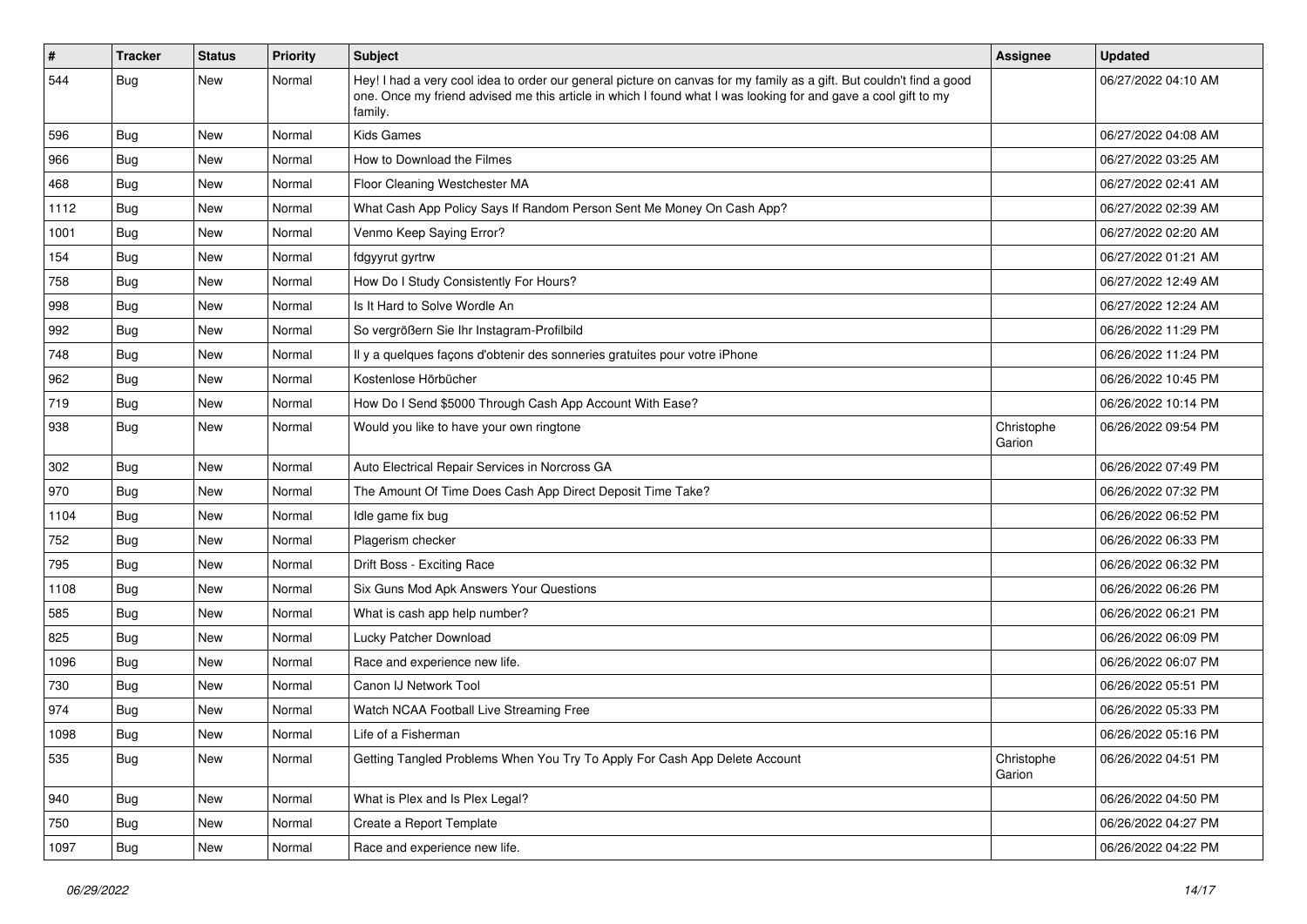| $\vert$ # | <b>Tracker</b> | <b>Status</b> | Priority | <b>Subject</b>                                                                                                                                           | <b>Assignee</b> | <b>Updated</b>      |
|-----------|----------------|---------------|----------|----------------------------------------------------------------------------------------------------------------------------------------------------------|-----------------|---------------------|
| 631       | Bug            | New           | Normal   | How Can I Load Cash App Card at Walmart straight away?                                                                                                   |                 | 06/26/2022 04:07 PM |
| 732       | Bug            | <b>New</b>    | Normal   | Get rectifications steps about why cash app transfer failed                                                                                              |                 | 06/26/2022 03:28 PM |
| 961       | <b>Bug</b>     | New           | Normal   | TeaTv is an Android                                                                                                                                      |                 | 06/26/2022 02:02 PM |
| 754       | Bug            | New           | Normal   | Cómo descargar tonos gratis de teléfono celular                                                                                                          |                 | 06/26/2022 01:56 PM |
| 768       | <b>Bug</b>     | New           | Normal   | Where can you buy best jackets online?                                                                                                                   |                 | 06/26/2022 01:50 PM |
| 144       | Bug            | New           | Normal   | curly bob lace front wigs                                                                                                                                |                 | 06/26/2022 01:44 PM |
| 189       | Bug            | New           | Normal   | <b>College Biology Writing Services</b>                                                                                                                  |                 | 06/26/2022 12:50 PM |
| 749       | Bug            | New           | Normal   | The Best Bubble Shooter Game for Android                                                                                                                 |                 | 06/26/2022 12:12 PM |
| 941       | <b>Bug</b>     | New           | Normal   | is Disney Now and Disney Plus different?                                                                                                                 |                 | 06/26/2022 12:10 PM |
| 260       | Bug            | <b>New</b>    | Normal   | Web Design Services Near Me                                                                                                                              |                 | 06/26/2022 11:55 AM |
| 1120      | <b>Bug</b>     | New           | Normal   | Summary of 5 best coloring apps on phones                                                                                                                |                 | 06/26/2022 11:32 AM |
| 547       | Bug            | New           | Normal   | Get rid of the issue of cash app down by calling experts.                                                                                                |                 | 06/26/2022 10:38 AM |
| 952       | <b>Bug</b>     | New           | Normal   | Canon IJ Network Tool                                                                                                                                    |                 | 06/26/2022 10:35 AM |
| 993       | <b>Bug</b>     | New           | Normal   | IO Games Free Online                                                                                                                                     |                 | 06/26/2022 09:41 AM |
| 989       | Bug            | <b>New</b>    | Normal   | Barewoods Wax Cigar                                                                                                                                      |                 | 06/26/2022 09:19 AM |
| 1111      | Bug            | New           | Normal   | LOLBeans is a fun battle royale game where you race with other players while avoiding obstacles. Reach the end<br>of the course in competitive gameplay! |                 | 06/26/2022 09:17 AM |
| 706       | Bug            | <b>New</b>    | Normal   | How Can You Cancel A Cash App Payment Without Any Prior Information?                                                                                     |                 | 06/26/2022 09:13 AM |
| 958       | <b>Bug</b>     | New           | Normal   | Avail Cash app support service to know Sutton bank cash app number                                                                                       |                 | 06/26/2022 08:46 AM |
| 984       | Bug            | New           | Normal   | How to disable, permanently delete Twitter account on phone, PC                                                                                          |                 | 06/26/2022 08:28 AM |
| 747       | Bug            | New           | Normal   | How to Install Tyflex Plus on Your Android Device                                                                                                        |                 | 06/26/2022 08:16 AM |
| 874       | <b>Bug</b>     | New           | Normal   | Cómo descargar Minecraft Apk                                                                                                                             |                 | 06/26/2022 08:01 AM |
| 1102      | Bug            | <b>New</b>    | Normal   | Charlottesville Travel Guide?                                                                                                                            |                 | 06/26/2022 07:44 AM |
| 517       | <b>Bug</b>     | New           | Normal   | Proficient tips to take help of cash app support professionals:                                                                                          |                 | 06/26/2022 07:34 AM |
| 964       | <b>Bug</b>     | New           | Normal   | Can I Fix Cash App Transfer Failed Issues By Adding Sufficient Funds?                                                                                    |                 | 06/26/2022 07:21 AM |
| 771       | <b>Bug</b>     | New           | Normal   | united airlines baggage policy                                                                                                                           |                 | 06/26/2022 07:19 AM |
| 638       | Bug            | New           | Normal   | Run 3 game                                                                                                                                               |                 | 06/26/2022 06:31 AM |
| 728       | <b>Bug</b>     | New           | Normal   | Will Cash App refund money if scammed? Hitches With Optimum Ease                                                                                         |                 | 06/26/2022 06:15 AM |
| 977       | Bug            | New           | Normal   | Fans of the Old Country will like this book.                                                                                                             |                 | 06/26/2022 05:54 AM |
| 990       | <b>Bug</b>     | New           | Normal   | Mushrooms                                                                                                                                                |                 | 06/26/2022 05:41 AM |
| 198       | Bug            | New           | Normal   | DR. RECKEWEG R42 (HAEMOVENIN) (22ML)                                                                                                                     |                 | 06/26/2022 05:31 AM |
| 946       | <b>Bug</b>     | New           | Normal   | What is Plex and Is Plex Legal?                                                                                                                          |                 | 06/26/2022 05:23 AM |
| 950       | <b>Bug</b>     | New           | Normal   | ij.start canon                                                                                                                                           |                 | 06/26/2022 04:35 AM |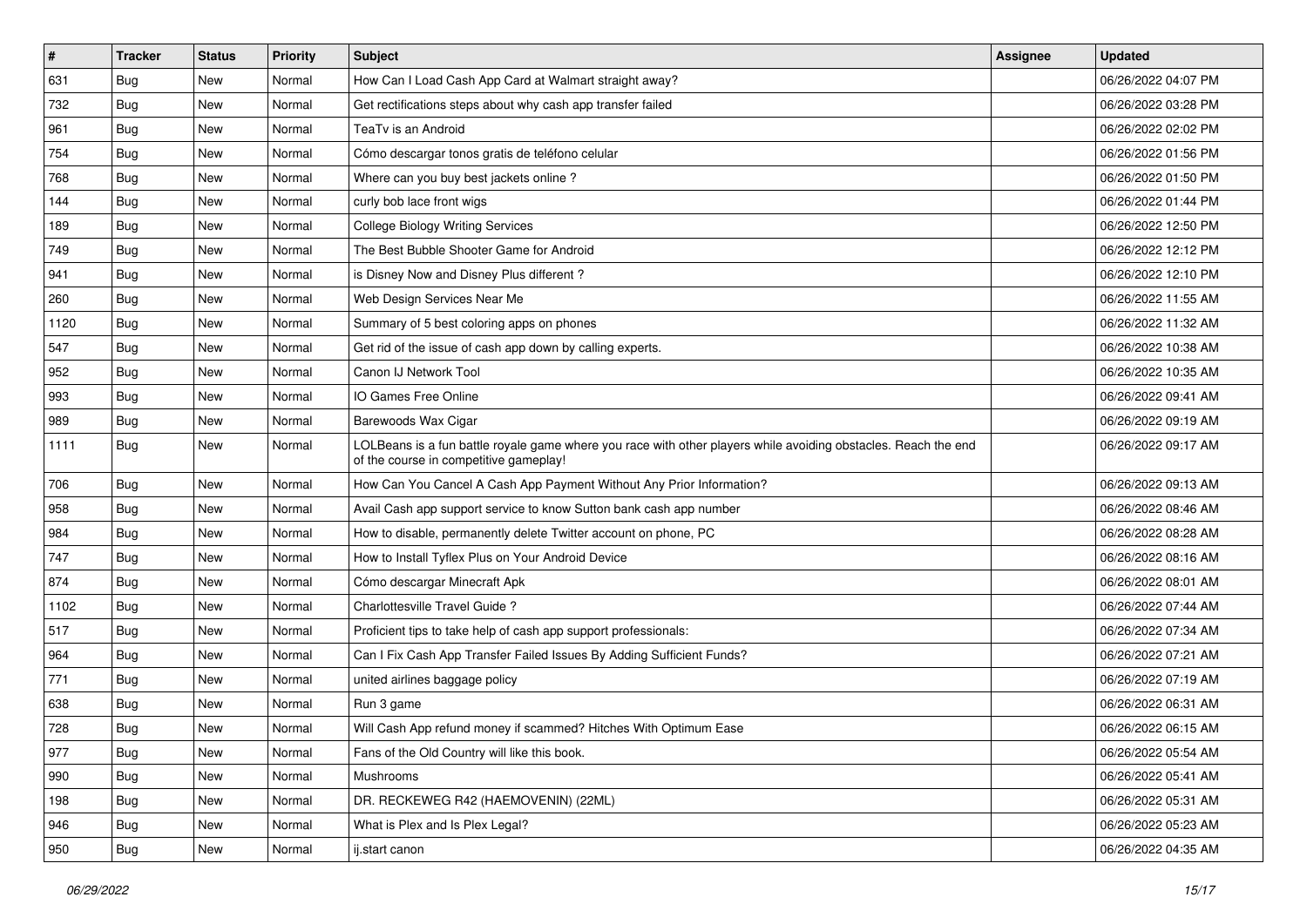| $\vert$ # | <b>Tracker</b> | <b>Status</b> | <b>Priority</b> | <b>Subject</b>                                                                      | <b>Assignee</b>        | <b>Updated</b>      |
|-----------|----------------|---------------|-----------------|-------------------------------------------------------------------------------------|------------------------|---------------------|
| 310       | <b>Bug</b>     | New           | Normal          | Mattress Cleaning Services in Virginia Beach VA                                     |                        | 06/26/2022 04:33 AM |
| 829       | <b>Bug</b>     | New           | Normal          | Write My Dissertation For Me UK                                                     | Pierre-Loïc<br>Garoche | 06/26/2022 04:13 AM |
| 935       | Bug            | New           | Normal          | MovieBox Pro Apk - Watch Movies and TV Shows on Your Android Phone                  |                        | 06/26/2022 04:11 AM |
| 741       | Bug            | <b>New</b>    | Normal          | <b>Blockchain Technology Solutions</b>                                              |                        | 06/26/2022 02:19 AM |
| 259       | Bug            | New           | Normal          | call center services                                                                |                        | 06/26/2022 01:30 AM |
| 630       | Bug            | New           | Normal          | How Can I Load Cash App Card at Walmart straight away?                              |                        | 06/26/2022 12:04 AM |
| 954       | Bug            | New           | Normal          | AZ Screen Recorder Mod                                                              |                        | 06/25/2022 11:24 PM |
| 227       | <b>Bug</b>     | New           | Normal          | Cash App Help & Solutions - Here You Will Get Better Assistance                     |                        | 06/25/2022 11:21 PM |
| 742       | <b>Bug</b>     | <b>New</b>    | Normal          | How Long Does Cash App Support Take To Respond For A Better Support?                |                        | 06/25/2022 11:00 PM |
| 955       | Bug            | New           | Normal          | How Long Does Verification Take On Cash App If You Apply For The Verification?      | Christophe<br>Garion   | 06/25/2022 10:50 PM |
| 956       | Bug            | New           | Normal          | FNF Free Mods Online                                                                |                        | 06/25/2022 09:59 PM |
| 1106      | <b>Bug</b>     | New           | Normal          | How Do I Get Cash App ++ Without Confronting Any Technical Glitches?                |                        | 06/25/2022 09:53 PM |
| 710       | Bug            | New           | Normal          | Take Necessary Assistance If You Are Unable Activate Cash App Card                  |                        | 06/25/2022 09:26 PM |
| 1103      | Bug            | New           | Normal          | Idle game fix bug                                                                   |                        | 06/25/2022 09:08 PM |
| 979       | <b>Bug</b>     | New           | Normal          | Free Gas Cards for the Unemployed                                                   |                        | 06/25/2022 09:02 PM |
| 731       | Bug            | New           | Normal          | Avail Of Cash App Customer Service If Unable To Down Cash App Mobile App?           |                        | 06/25/2022 08:36 PM |
| 1024      | Bug            | New           | Normal          | How to choose the right broker                                                      |                        | 06/25/2022 06:23 PM |
| 1025      | <b>Bug</b>     | New           | Normal          | how to change the logo in wordpress                                                 |                        | 06/25/2022 06:20 PM |
| 1026      | Bug            | New           | Normal          | New Puzzle Game for All Age - Dordle                                                |                        | 06/25/2022 06:17 PM |
| 1027      | <b>Bug</b>     | New           | Normal          | Word hurdle: Viral and Fun Online Game                                              |                        | 06/25/2022 06:13 PM |
| 636       | <b>Bug</b>     | <b>New</b>    | Normal          | What is the most popular furniture color?                                           |                        | 06/25/2022 04:57 PM |
| 765       | <b>Bug</b>     | New           | Normal          | Follow proper initiatives to check my cash app                                      |                        | 06/25/2022 10:08 AM |
| 641       | <b>Bug</b>     | New           | Normal          | Get Best Economics Dissertation Writing Service                                     |                        | 06/25/2022 10:04 AM |
| 1126      | Bug            | <b>New</b>    | Normal          | 1PLSD                                                                               |                        | 06/25/2022 09:36 AM |
| 344       | <b>Bug</b>     | New           | Normal          | Odor Removal Services in Chesapeake VA                                              |                        | 06/25/2022 12:42 AM |
| 316       | Bug            | <b>New</b>    | Normal          | Finden Sie den besten Klingelton für Ihr Telefon                                    |                        | 06/24/2022 10:28 PM |
| 721       | Bug            | New           | Normal          | Cómo instalar un Mod Apk                                                            |                        | 06/24/2022 09:39 PM |
| 1125      | Bug            | New           | Normal          | What is Wordscapes?                                                                 |                        | 06/24/2022 09:05 AM |
| 736       | Bug            | New           | Normal          | I Want to Edit in My Website (transfer-factor.net) Unfortunately, Unable to Edit It |                        | 06/24/2022 07:32 AM |
| 1124      | <b>Bug</b>     | New           | Normal          | Cookie clicker unblocked                                                            |                        | 06/24/2022 05:14 AM |
| 688       | Bug            | New           | Normal          | How to use twitch.tv/activate?                                                      |                        | 06/24/2022 04:16 AM |
| 1123      | <b>Bug</b>     | New           | Normal          | Where To Watch FIFA World Cup 2022                                                  |                        | 06/24/2022 03:51 AM |